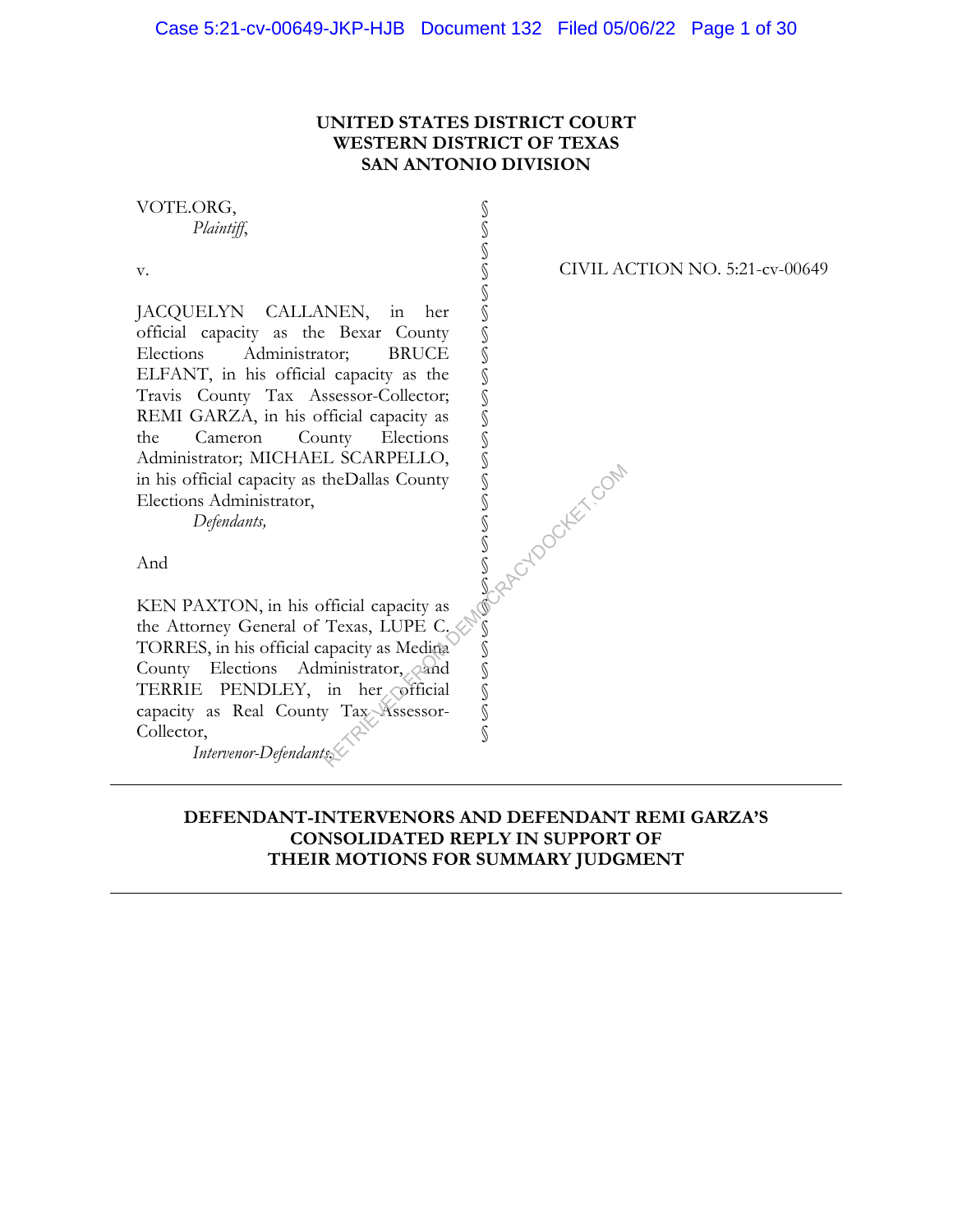### Case 5:21-cv-00649-JKP-HJB Document 132 Filed 05/06/22 Page 2 of 30

KEN PAXTON Attorney General of Texas

BRENT WEBSTER First Assistant Attorney General

GRANT DORFMAN Deputy First Assistant Attorney General

SHAWN COWLES Deputy Attorney General for Civil Litigation

CHRISTOPHER D. HILTON Chief for General Litigation Division

CORY SCANLON Assistant Attorney General State Bar No. 24104599 cory.scanlon@oag.texas.gov KATHLEEN T. HUNKER\* Special Counsel STATE BAR NO. 24118415 kathleen.hunker@oag.texas.gov JOHNATHAN STONE Assistant Attorney General STATE BAR NO. 24071779 johnathan.stone@oag.texas.gov MICHAEL R. ABRAMS Assistant Solicitor General Office of the Attorney General P.O. Box 12548, Capitol Station Austin, Texas 78711-2548 Telephone (512) 463-2120

## **ATTORNEYS FOR DEFENDANT-INTERVENOR KEN PAXTON**

ROBERT HENNEKE Texas Bar No. 24046058 rhenneke@texaspolicy.com AUTUMN HAMIT PATTERSON Texas Bar No. 24092947  $a$ patterson $(a)$ texaspolicy.com CHANCE WELDON Texas Bar No. 24076767 cweldon@texaspolicy.com MUNERA AL-FUHAID Texas Bar No. 24094501 mal-fuhaid@texaspolicy.com Texas Public Policy Foundation 901 Congress Avenue Austin, Texas 78701 Telephone: (512) 472-2700 Facsimile: (512) 472-2728

## **ATTORNEYS FOR INTERVENOR-DEFENDANTS LUPE TORRES AND TERRIE PENDLEY**

Daniel N. Lopez Associate Counsel Texas State Bar No. 24086699 Email: daniel.n.lopez@co.cameron.tx.us Juan A. Gonzalez Attorney in Charge Texas State Bar No. 08129310 Email: juan.gonzalez@co.cameron.tx.us Commissioners Court – Civil Legal Division 1100 East Monroe Street Brownsville, Texas 78520 Telephone: (956) 550-1345 Facsimile (956) 550-1348 Facsimile: (512)<br>
NETRIEVENEY:<br>
DEFENDAN<br>
TERRIE PEN<br>
S.gov<br>
1<br>
S.gov<br>
2<br>
S.gov<br>
2<br>
S.gov<br>
2<br>
Canneral<br>
2<br>
Canneral<br>
2<br>
Canneral<br>
2<br>
Canneral<br>
2<br>
Attorney in Ch<br>
2<br>
Canneral<br>
2<br>
Attorney in Ch<br>
2<br>
Attorney in Ch<br>
2<br>
Canner

## **ATTORNEYS FOR DEFENDANT REMI GARZA**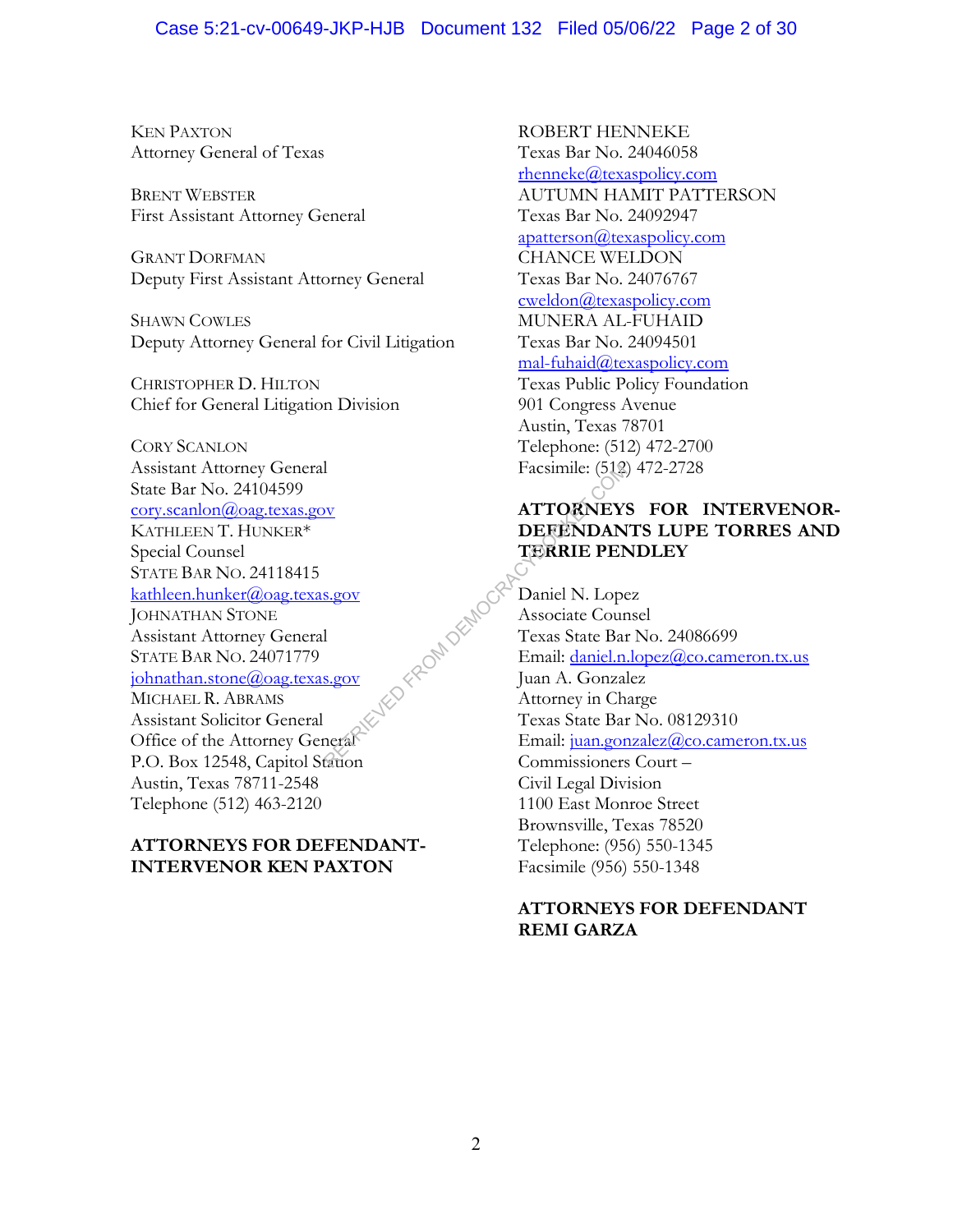#### Case 5:21-cv-00649-JKP-HJB Document 132 Filed 05/06/22 Page 3 of 30

Defendant-Intervenors Ken Paxton, Lupe Torres, Terrie Pendley, and Defendant Remi Garza (collectively, Defendants) jointly file this Reply in Support of each of their Motions for Summary Judgment, ECF 108, 109, and will respectfully show the Court as follows:

#### **INTRODUCTION**

The Consolidated Response to both of the defendant-side Motions for Summary Judgment pending before the Court shows that Plaintiff is unable to carry its summary-judgment burden on any of the issues identified in the motions. Plaintiff cannot demonstrate standing because it does not have sufficient evidence creating a genuine issue of material fact as to its injury in fact, its self-inflicted harm, or its invalid third-party claims. Even if the Court finds standing, Plaintiff also presented insufficient evidence as to whether voters' rights are violated under the Constitution or the Civil Rights Act because the alleged burden, if any, is substantially outweighed by multiple compelling state interests, Plaintiff has no cause of action under Section 1971, and (assuming a right of action exists) the challenged law does not violate the Materiality Provision. The Court should grant both Motions for Summary Judgment. RETRIEVED THE USER THIS DEFINITE CONTRACT UNITS ARE UNION ON THE COLLECT OF THE COLLECT OF THE COLLECT OF THE COLLECT OF THE COLLECT OF THE COLLECT OF THE COLLECT OF THE COLLECT OF THE COLLECT OF THE COLLECT OF THE COLLECT

## **ARGUMENT**

## **I. Plaintiff lacks standing because it has suffered no concrete and particularized injuries that are fairly traceable to Defendants' conduct, and which would be redressed by a favorable decision.**

Plaintiff's Response to Defendants' Motion for Summary Judgment merely repeats the same standing arguments made in Plaintiff's Motion for Summary Judgment. ECF 111 at 11–13; ECF 128 18–24. Defendants responded to these arguments in Defendants' Response to Plaintiff's Motion for Summary Judgment, which is adopted and incorporated by reference. ECF 124 at 11–20. For the sake of brevity, Defendants will address the claim that the Secretary enacted HB 3107 specifically to deprive Plaintiff from the use of its e-signature tool. ECF 128 at 19. Every time Plaintiff repeats this inaccurate claim it grows more bombastic, with the most recent iteration ascribing legislative intent to the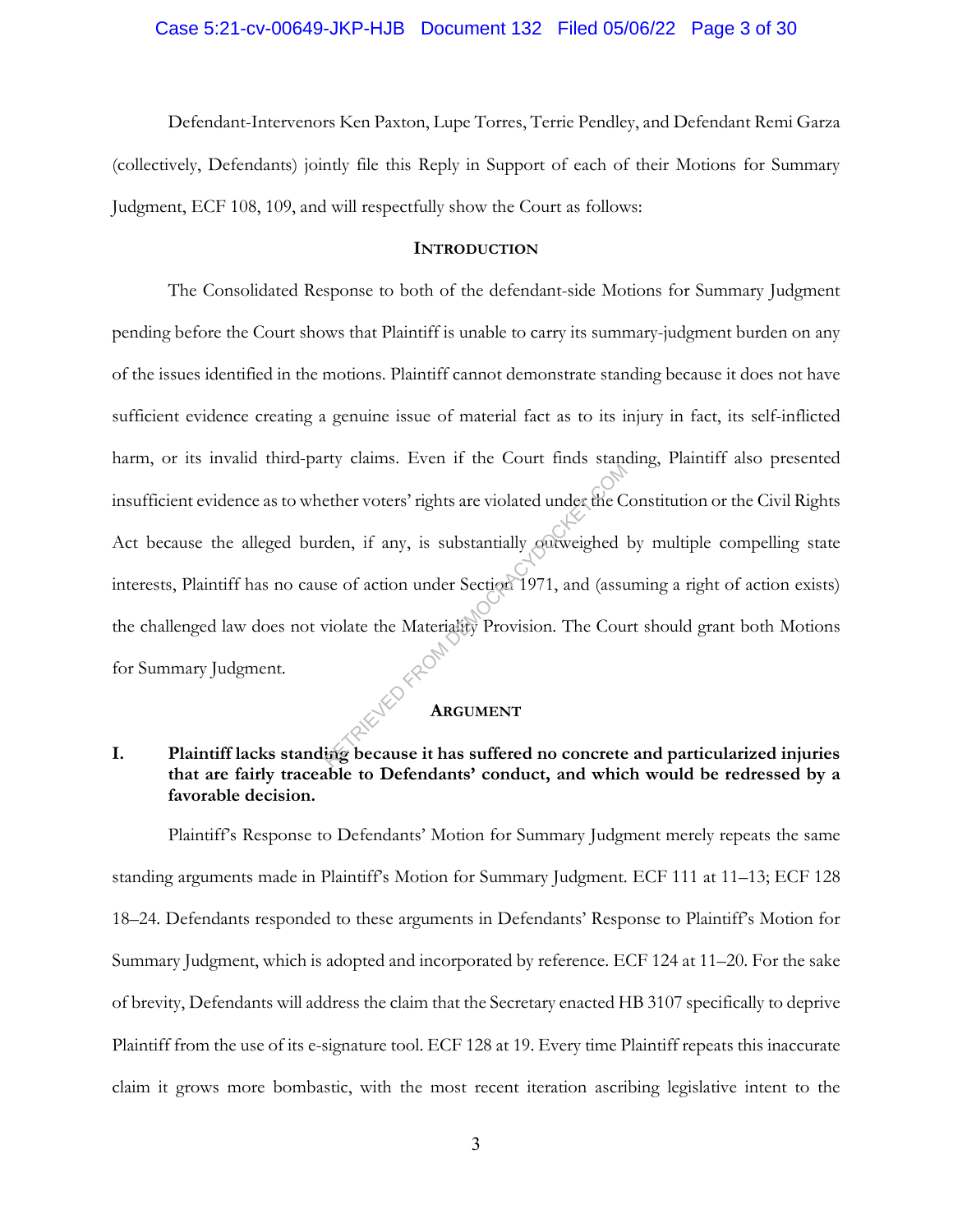Secretary's actions. *Id*.

There is no basis for finding that HB 3107 was "enacted specifically with intent to impair Vote.org's activities." ECF 128 at 19. Keith Ingram testified that he sent draft HB 3107 language on behalf of the Secretary's Office to the Texas Legislative Council. Ingram Dep. at 98:2–18, Appx. 400, ECF 108-1 at 404. Ingram testified that he was unsure how different the language used by the Texas Legislative Council was from the draft language he submitted. *Id*. at 98:20-99:10. He testified that the reason for the requested change was "[t]o make it very clear that you couldn't use a copy of a voter registration application. They needed to have the original voter registration application arrive within the four days so the voter could be registered." *Id*. at 99:18–100:6. Ingram further testified the motivation for the change was both Plaintiff's "misunderstanding of Texas law" and because an Assistant County Attorney had advised Defendant Elfant to accept applications without a wet signature because "she just assumed the law must have changed when she saw 'copy' in this provision." *Id.* at 102:3-105:18, Appx. 401-02, ECF 1084 at 405-06. The Legislature considered, debated, amended, and obtained public comment on HB 3107. It passed unanimously. Resp. Appx. 59–61, ECF 125-1. It could not have been meant specifically to prevent Plaintiff from using its e-sign tool because it had ceased using the tool back in 2018; instead, as Ingram testified, it was merely intended to clarify the already existing law. resources From the Southern Company of<br>thad advised Defendant Elfant to accept<br>sumed the law must have changed when she<br>401–02, ECF 1084 at 405–06. The Leg<br>ic comment on HB 3107. It passed unan<br>e been meant specifically to

#### **Prudential and Statutory Standing**

In addition to Article III standing, the Supreme Court has previously recognized the following three types of judicially self-imposed limitations: "[(1)] the general prohibition on a litigant's raising another person's legal rights[;] [(2)] the rule barring adjudication of generalized grievances more appropriately addressed in the representative branches[;] and [(3)] the requirement that a plaintiff's complaint fall within the zone of interests protected by the law invoked." *Elk Grove Unified Sch. Dist. v. Newdow*, 542 U.S. 1, 12 (2004), *abrogated by Lexmark Intern., Inc. v. Static Control Components, Inc.*, 572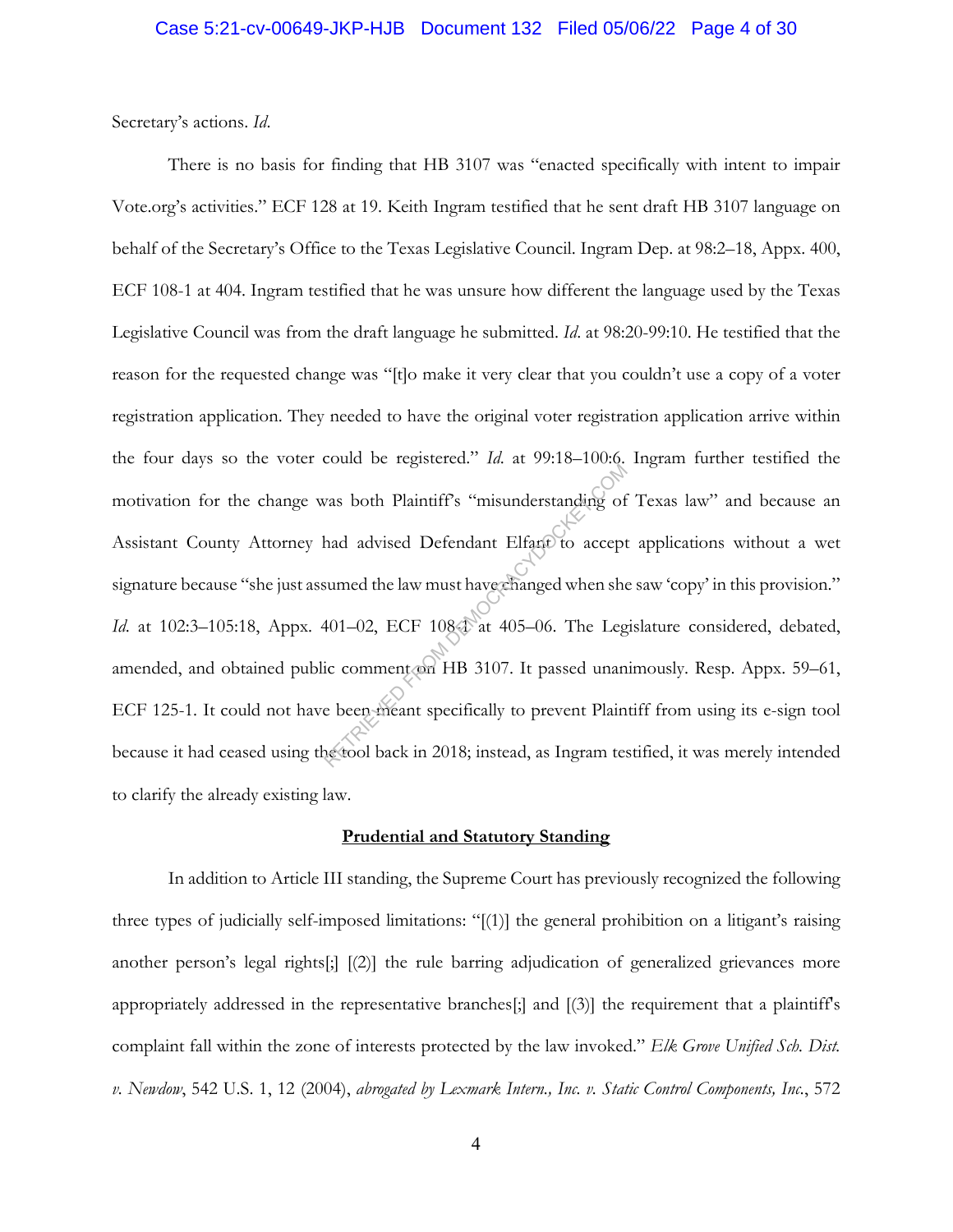#### Case 5:21-cv-00649-JKP-HJB Document 132 Filed 05/06/22 Page 5 of 30

U.S. 118 (2014) (quoting *Allen v. Wright*, 468 U.S. 737, 751 (1984)). Collectively, these judicially selfimposed limits have been referred to by the misnomer "prudential standing." *Lexmark Int'l*, 572 U.S. at 127 (quoting *Ass'n of Battery Recyclers, Inc. v. EPA*, 716 F.3d 667, 675–676 (2013)).

In *Lexmark*, a unanimous opinion, the Supreme Court clarified that the prohibition on generalized grievances is not a matter of prudential standing, but instead is merely another way of identifying analyzing the "injury-in-fact" requirement of Article III standing. *Id*. at 127 n.3. *Lexmark* clarified that the zone-of-interests requirement is not a matter of prudential standing, but instead one of statutory standing. *Id*. at 127 ("Whether a plaintiff comes within the zone of interests is an issue that requires us to determine, using traditional tools of statutory interpretation, whether a legislatively conferred cause of action encompasses a particular plaintiff's claim.")). *Lexmark* did not change the "prudential standing" doctrine generally prohibiting third-party standing or *jus tertii*. *Id*. at n.3.

## **A. Plaintiff should not be permitted sue on behalf of eligible Texas voters because it does not have a close relationship with them and there is no genuine obstacle preventing them from protecting their own interests.**

Ordinarily, a litigant cannot raise the legal rights of another person. *Powers v. Ohio*, 499 U.S. 400, 410 (1991); *Superior MRI Services, Inc. v. All. Healthcare Services, Inc.*, 778 F.3d 502, 506 (5th Cir. 2015) (recognizing that *Lexmark* did not change the prudential requirement that a party must assert its own rights). However, the prohibition on third-party standing is not absolute. *Kowalski v. Tesmer*, 543 U.S. 125, 129–30 (2004). A litigant has third-party standing to sue on behalf of a third party if: (1) the litigant has a close relationship with the third party; and (2) there is a genuine obstacle to the third party's ability to protect their interests. *Powers*, 499 U.S. at 411. The Supreme Court "[has] not looked favorably upon third-party standing." *Kowalski*, 543 U.S. at 130 (denying third-party standing to attorney seeking to litigate right of client); *Conn v. Gabbert*, 526 U.S. 286, 292–93 (1999) (same); *McCormack v. Nat'l Collegiate Athletic Ass'n*, 845 F.2d 1338, 1341 (5th Cir. 1988) (alumni, football players, and cheerleaders lacked third-party standing to assert claims of university). compasses a particular plaintiff's claim.")).<br>
e generally prohibiting third-party standing<br>
ald not be permitted sucon behalf of eli<br>
ave a close relationship with them and t<br>
nem from protecting their own interests<br>
cann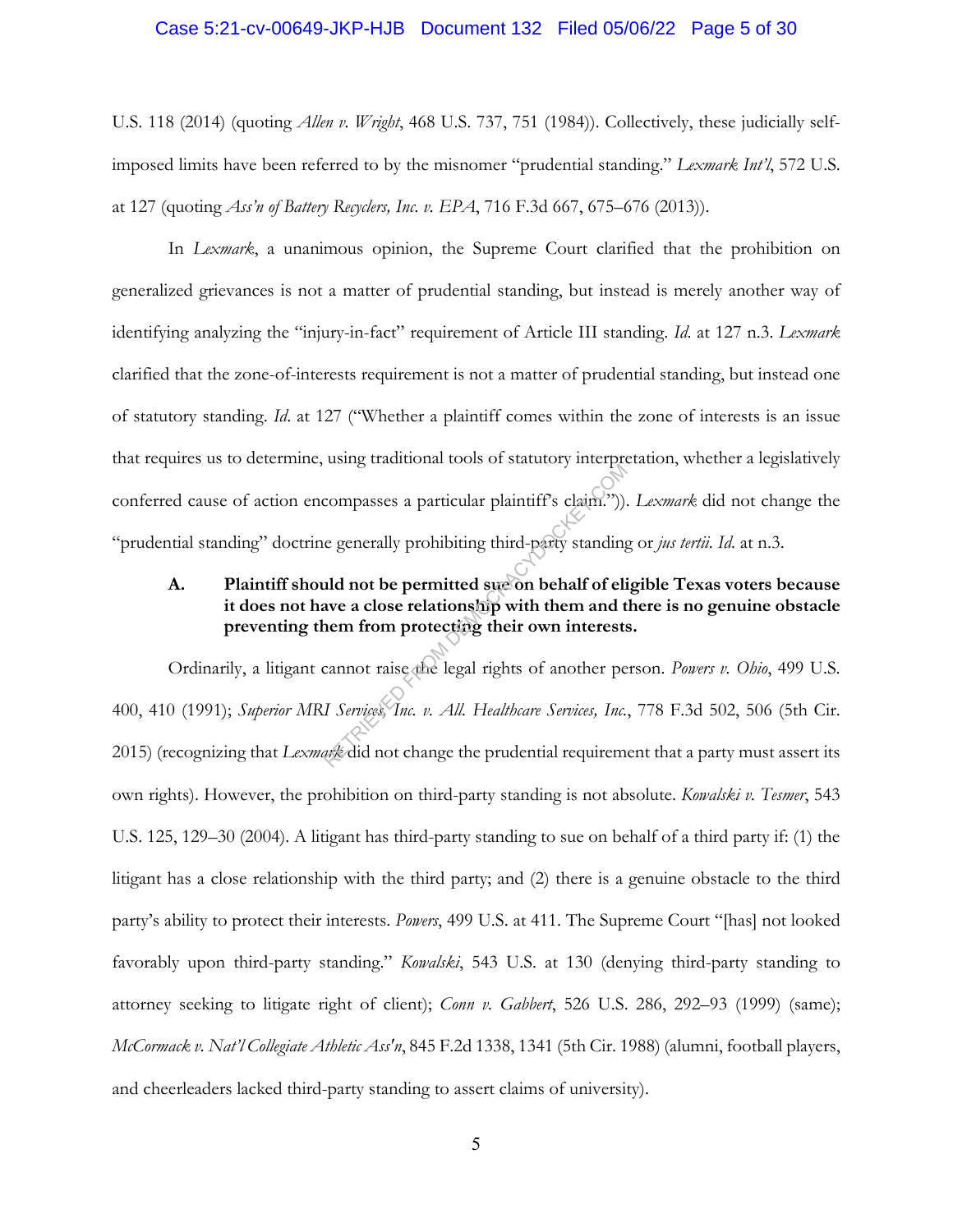#### **1. Plaintiff does not have a close relationship with eligible Texas voters.**

A litigant has a close relationship with a third-party whose rights it seeks to assert if their "enjoyment of the right is inextricably bound up with the activity the litigant wishes to pursue" and "the relationship between the litigant and the third party may be such that the former is fully, or very nearly, as effective a proponent of the right as the latter." *Singleton v. Wulff*, 428 U.S. 106, 114–15 (1976). If the litigant and the third party have a close relationship and the litigant is a part of the third party's exercise of the right, then the court's "construction of the right is not unnecessary in the sense that the right's enjoyment will be unaffected by the outcome of the suit." *Id*. at 114-15.

In *Richardson*, this Court held that the Coalition of Texans with Disabilities (CTD) had thirdparty standing to challenge the signature-comparison procedures for mail-in ballots "on behalf of disabled Texans who are disproportionately more likely to be affected by the signature-comparison processes." *Richardson v. Tex. Sec'y of State*, 485 F. Supp. 3d 744, 773 (W.D. Tex. 2020), *rev'd in part, vacated in part sub nom. Richardson v. Flores*, 28 F.4th 649 (5th Cir. 2022). CTD's mission was "to advocate for [disabled individuals'] rights to access" and part of that work included efforts to protect "the rights of all Texans with disabilities to participate fully in the voting process." *Id*. This Court determined that there was a close relationship between CTD and disabled Texas voters because the evidentiary record showed "specific evidence regarding multiple members of the organization who intend to vote by mail but expect to have difficulties complying with the existing signature-comparison procedures due to their disabilities." *Id*. This Court ultimately concluded that CTD's claims were central to its organizational purpose, and it was likely to vigorously advocate for the rights asserted. *Id*. at 774. The signature-comparison procedures for<br>proportionately more likely to be affected<br>Sec'y of State, 485 F. Supp. 3d 744, 773 (Non v. Flores, 28 F.4th 649 (5th Cir. 2022). CT<br>ts to access" and part of that work included<br>to p

Similarly, in *Inclusive Communities*, a district court held that the Inclusive Communities Project (ICP) had third-party standing to sue, on behalf of its African-American clients, the Texas Department of Housing and Community Affairs for considering race when allocating Section 8 tax credits. *Inclusive Cmties. Project, Inc. v. Tex. Dep't of Hous. & Cmty. Affs.*, No. CIV.A.3:08-CV-0546-D, 2008 WL 5191935,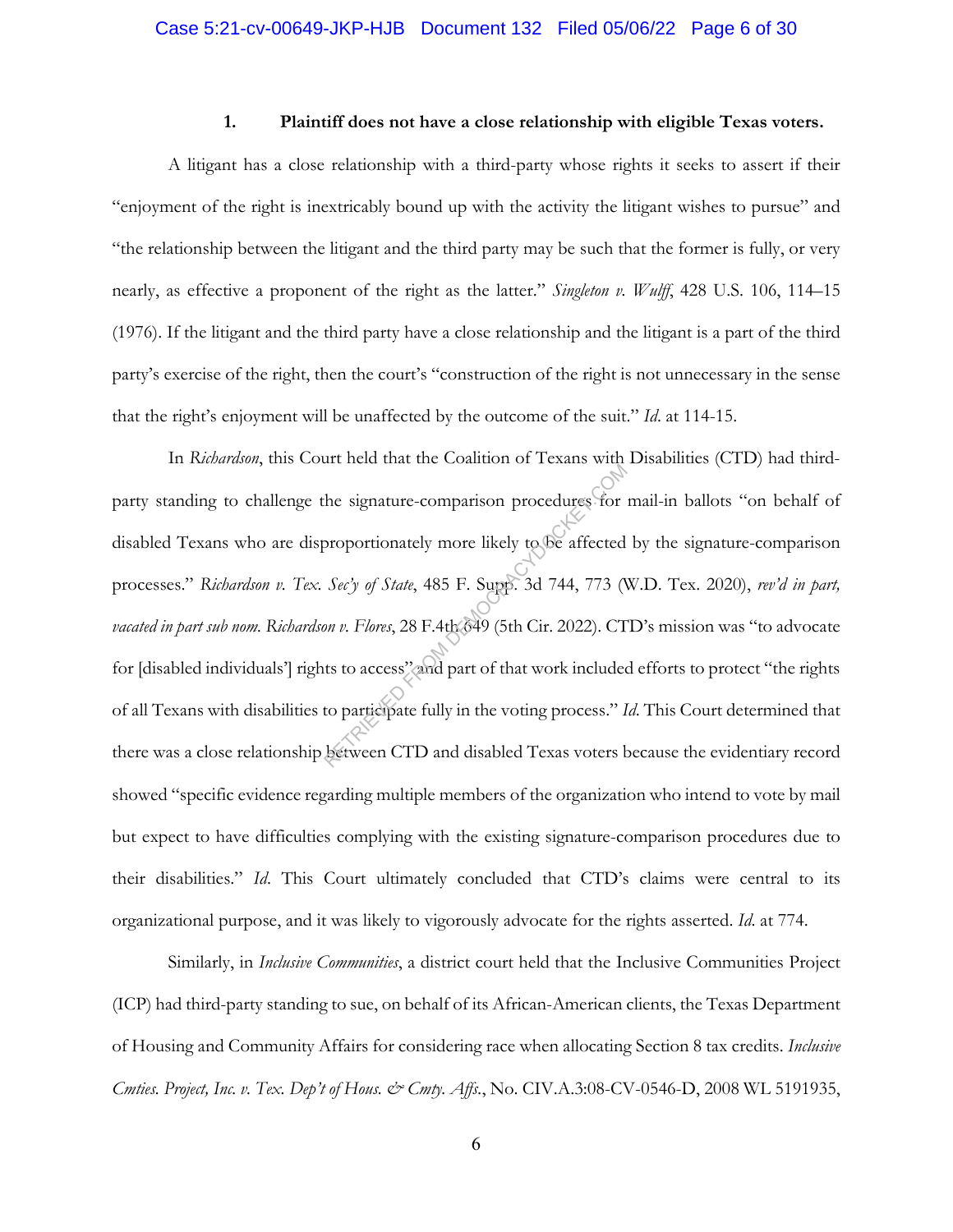#### Case 5:21-cv-00649-JKP-HJB Document 132 Filed 05/06/22 Page 7 of 30

at \*7 (N.D. Tex. Dec. 11, 2008). The district court found that ICP had "a close, essentially representative relationship with its [African-American] clients." *Id*. "It acts like their agent in locating integrated rental housing, and, at times, negotiating housing terms. ICP is therefore an integral part of its clients' exercise of their equal housing-related rights." *Id*. The district court determined that the "representative, advocacy-based relationship" between ICP and its clients dispenses with any implication that the suit involved an unnecessary or undesired adjudication of third-party rights. *Id*. Finally, the district court concluded that the suit was completely consistent with ICP's mission and its advocacy-based relationship with its clients, so the organization was likely to vigorously advocate for the rights asserted. *Id*.

Conversely, Plaintiff has not and cannot show a close relationship with all eligible Texas voters. Plaintiff's Complaint asserts third-party standing on behalf of every single eligible Texas voter. *See*  ECF 1 at ¶¶ 40 ("enforcement of the Wet Signature Rule will deprive Texans– including the voters Plaintiff helps register"), 45 ("yet another logistical hurdle that eligible Texans must navigate"), 47 ("the burden it imposes on voters—including the voters that Plaintiff helps register"). Plaintiff seemingly contends that it has a close relationship with approximately 17 million registered Texas voters, as well as an unknown number of unregistered eligible voters, because it helped an unknown number of them register to vote.<sup>1</sup> *Id*. This is distinguishable from *Richardson*, where the CTD only sought to vindicate the third-party rights of disabled Texas voters, and *Inclusive Communities*, where ICP only sought to vindicate the rights of its African American clients. Both CTD and ICP asserted thirdparty standing solely on behalf of their **members**, whereas Plaintiff asserts third-party standing on behalf of **all** eligible Texas voters, "including the voters [it] helps register." ECF 1 at ¶¶ 40, 47. Plaintiff Third-party standing on behalf of every sites third-party standing on behalf of every sites that of the Wet Signature Rule will deprive ("yet another logistical hurdle that eligible voters—including the voters that Plain a

<sup>1</sup> Plaintiff's CEO admitted that the organization does not know how many of its users successfully registered to vote. Hailey Dep. 311:5-315:5, Appx. 132-33, ECF 108-1 at 136–37 (admitting that the organization's public statements are false, that it only tracks the number of users who "start" the registration process, and that it does not track whether users successfully register to vote).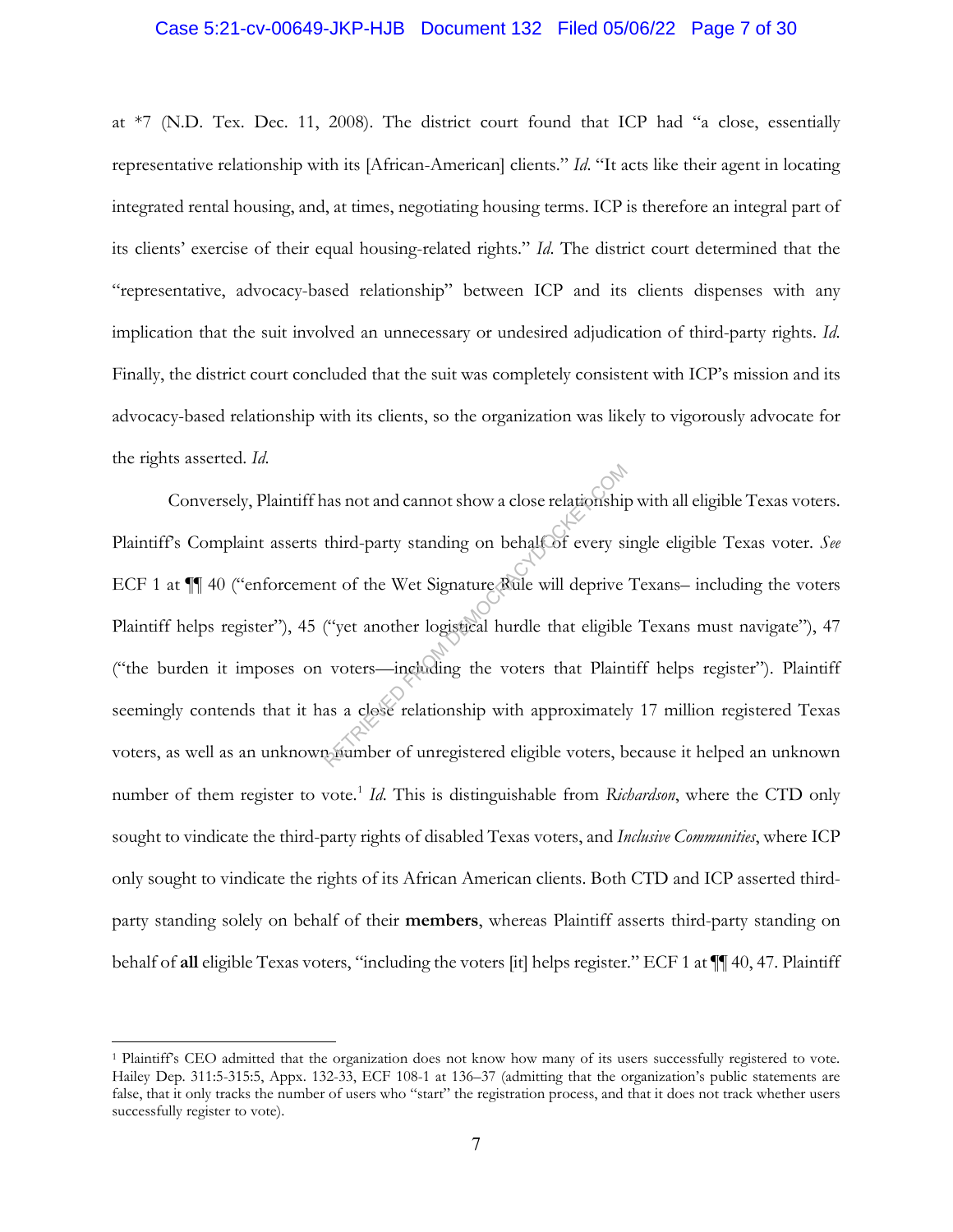#### Case 5:21-cv-00649-JKP-HJB Document 132 Filed 05/06/22 Page 8 of 30

has provided no evidence, argument, or legal authority showing it has any relationship, much less a close relationship with all eligible users.

Plaintiff doesn't even have a close relationship with the Texans it helped register to vote. Plaintiff's third-party standing claim is premised on it helping some eligible Texans register to vote. ECF 1 at ¶¶ 40, 47. Plaintiff's Complaint claims at least six separate times that it either "helps" or "assists" with registering voters. ECF 1 at  $\P$  10, 17, 18, 27 40, 47. But, Plaintiff's CEO was adamant at her deposition that the organization **does not** "help" or "assist" with registering voters. *See, e.g.*, Appx. 104, ECF 108-1 at 77, 74:17 ("Vote.org doesn't register voters."), 309:21-25, Appx. 131, ECF 108-1 at 135 ("Vote.org doesn't assist people in registering to vote."), ECF 108-1 at 135–40 (17-page deposition exchange where Plaintiff's CEO repeatedly insists Vote.org neither helps nor assists with registering voters). Instead, she explained that Vote.org "built a tool" that is just "sitting there" so users can "register themselves."<sup>2</sup> 325:5-15, Appx. 135, ECF 108-1 at 139. Plaintiff cannot have a close relationship with "those it helps register" while simultaneously denying that it helps anyone register. Reflaintiff's CEO repeatedly insists Vote.org<br>
he explained that Vote.org "built a tool"<br>
S."<sup>2</sup> 325:5-15, Appx. 135 CCF 108-1 at 139<br>
lps register" while simultaneously denying<br>
exists between Plaintiff and all eligible T

Even if a relationship exists between Plaintiff and all eligible Texas voters, there is no evidence that they share the same goals. *Richardson* and *Inclusive Communities* both involved organizations whose main goal was advocacy on behalf of their members. Plaintiff has presented no evidence that its main goal is advocating for the rights of eligible voters; on the contrary, it describes itself not as an advocacy organization, but as a voter registration and get-out-the-vote technology platform. ECF 1 at ¶ 17. Moreover, ICP and CTD both presented direct evidence to the court showing that their members **wanted** them to advocate on behalf of their rights. Plaintiff has produced no similar evidence. It

<sup>2</sup> *But see Craig v. Boren*, 429 U.S. 190, 195 (1976) (collecting cases); *United States v. Coil*, 442 F.3d 912, 915 n.2 (5th Cir. 2006) ("The Supreme Court has consistently upheld the standing of vendors to challenge the constitutionality of statutes on their customers' behalf where those statutes are directed at the activity of the vendors."). On the other hand, vendor standing is uncertain when materials are provided free-of-charge on the Internet. *Def. Distributed v. U.S. Dep't of State*, 121 F. Supp. 3d 680, 697 (W.D. Tex. 2015), *aff'd sub nom. Def. Distributed v. United States Dep't of State*, 838 F.3d 451 (5th Cir. 2016) (noting that "it is not at all clear that distribution of information for free via the Internet constitutes a commercial transaction" for the purposes of third-party vendor standing).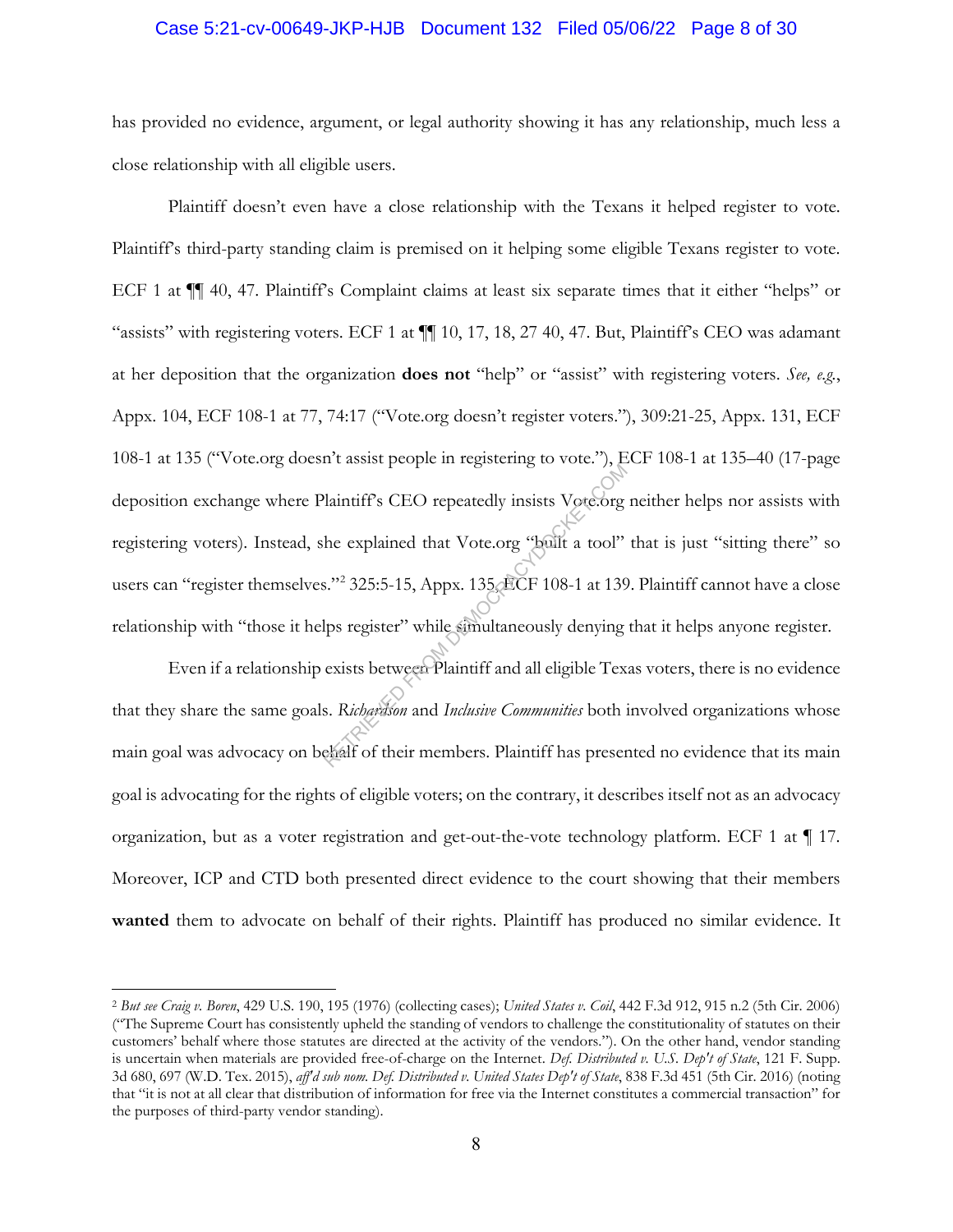#### Case 5:21-cv-00649-JKP-HJB Document 132 Filed 05/06/22 Page 9 of 30

cannot cite to anywhere in the evidentiary record where an eligible Texas voter even expressed opposition to the wet signature rule. This Court should find that Plaintiff lacks third-party standing because it cannot show a close relationship with eligible Texas voters.

## **2. There is no genuine obstacle to eligible Texas voters' ability to protect their own interests.**

If a genuine obstacle prevents the third party from asserting the right, then his absence from court "loses its tendency to suggest that his right is not truly at stake, or truly important to him." *Singleton*, 428 U.S. at 116. "Something more than a hypothetical hindrance is required" to show that there is a genuine obstacle to the third party's ability to protect its own interests. *Pharm'y Buying Ass'n, Inc. v. Sebelius*, 906 F. Supp. 2d 604, 616–17 (W.D. Tex. 2012) (citing *Miller v. Albright*, 523 U.S. 420, 448 (1998) (noting petitioner had not shown "substantial hindrance" or "genuine obstacle" to third party's ability to assert their own claim).

 A claim of hindrance is rebutted by the participation of the third-party as a plaintiff. *Id*. (no third-party standing on behalf of Medicaid recipients when recipients were participating as plaintiffs); *see also* e.g., *Equal Access for El Paso, Inc. v. Hawkins*, 428 F. Supp. 2d 585, 606 (W.D. Tex. 2006), *rev'd on other grounds*, 509 F.3d 697 (5th Cir. 2007) (same); *Def. Distributed*, 121 F. Supp. 3d at 697 (same). d 604, 616–17 (W.D. Tex. 2012) (citing M<br>had not shown "substantial hindrance" o<br>wn claim).<br>e is rebutted by the participation of the this<br>f of Medicaid recipients when recipients w<br>Paso, Inc. & Hawkins, 428 F. Supp. 2d 58

In *Hughs*, the same attorneys representing Plaintiff challenged the wet signature rule on behalf of the Texas Democratic Party, the Democratic Senatorial Campaign Committee, and the Democratic Congressional Campaign Committee (Democrats). *Texas Democratic Party v. Hughs*, 474 F. Supp. 3d 849, 855 (W.D. Tex. 2020), *rev'd and remanded*, 860 F. App'x 874 (5th Cir. 2021). The Democrats "expended resources to promote and employ" Plaintiff's e-sign tool. *Id*. The district court found that the Democrats had organizational, associational, and third party standing on behalf of their eligible voting members to challenge the wet signature rule. *Id*. On appeal, the Fifth Circuit concluded that the Court had no jurisdiction because they sued the wrong defendant. *Hughs*, 860 F. App'x at 879.

Plaintiff's third-party hindrance claims are conclusively rebutted by the fact that their own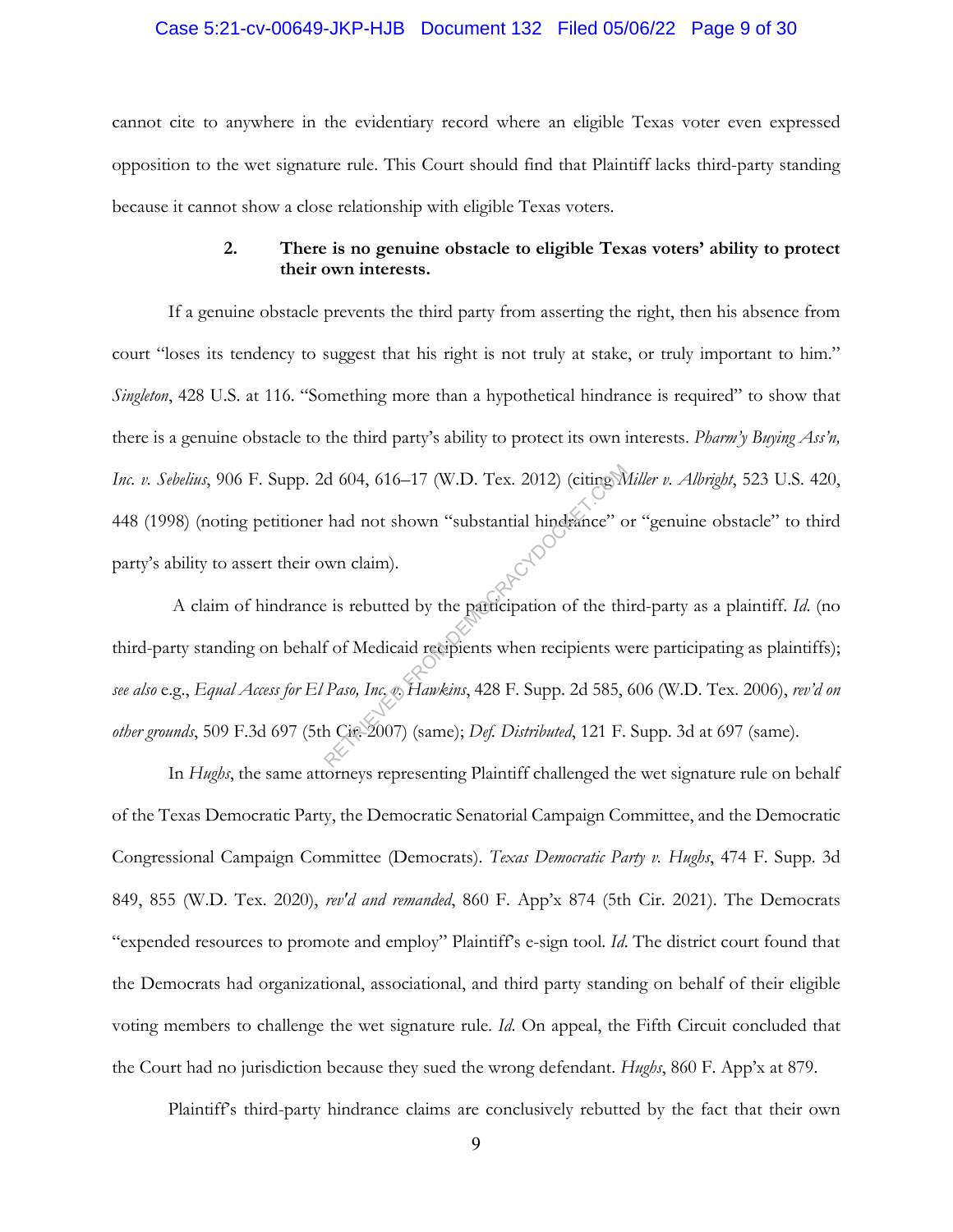### Case 5:21-cv-00649-JKP-HJB Document 132 Filed 05/06/22 Page 10 of 30

attorneys previously brought the same suit challenging the wet signature rule on behalf of Democrats, which included eligible voter associational members. *Id*. This strongly suggests that the absence of eligible Texas voters from this suit is not because of any hindrance, but instead because their voting rights are not at stake and the wet signature rule is not something that is truly important to them. *Singleton*, 428 U.S. at 116. No further analysis is necessary.

## **B. Plaintiff lacks statutory standing because it is not within the zone of interests, as its alleged injuries were not proximately caused by violations of the statute.**

An organizational plaintiff has statutory standing if it: (1) falls within a statute's "zone of interests" and (2) its alleged injuries were "proximately caused by violations of the statute."3 *Lexmark Int'l*, 572 U.S. at 129. "Whether a plaintiff comes within the zone of interests is an issue that requires [courts] to determine, using traditional tools of statutory interpretation, whether a legislatively conferred cause of action encompasses a particular plaintiff's claim." *Id.* at 127 (internal quotation marks and citation omitted). "[T]he breadth of the zone of interests [of a given statute] varies according to the provisions of law at issue[.]" *Id*. at 130 (quoting *Bennett v. Spear*, 520 U.S. 154, 163 (1997)). The test is "not especially demanding." *Id*. at 130. It "forecloses suit only when a plaintiff's interests are so marginally related to or inconsistent with the purposes implicit in the statute that it cannot reasonably be assumed that Congress authorized that plaintiff to sue." *Id*. (internal quotation marks and citation omitted). er a plaintiff comes within the zone of interpretated tools of statutory interpretated compasses a particular plaintiff's claim."<br>
"[T]he breadth of the zone of interest<br>
of law at issue[1] d. at 130 (quoting *Benn*<br>
ciall

In *White Glove*, the Fifth Circuit considered whether a company, White Glove, that provided staffing to a client under a prospective contract, had statutory standing to sue when a client, Methodist Hospitals, purportedly racially discriminated against the provided staff member and terminated its prospective contract with White Glove. W*hite Glove Staffing, Inc. v. Methodist Hosps. of Dall.*, 947 F.3d 301, 304 (5th Cir. 2020). White Glove alleged a violation of § 1981 against Methodist; however,

<sup>3</sup> For the sake of brevity, Defendant-Intervenors and Defendant Garza adopt by reference their prior injury and causation arguments relating to Article III standing, which apply equally here. ECF 123-1 at 11–20.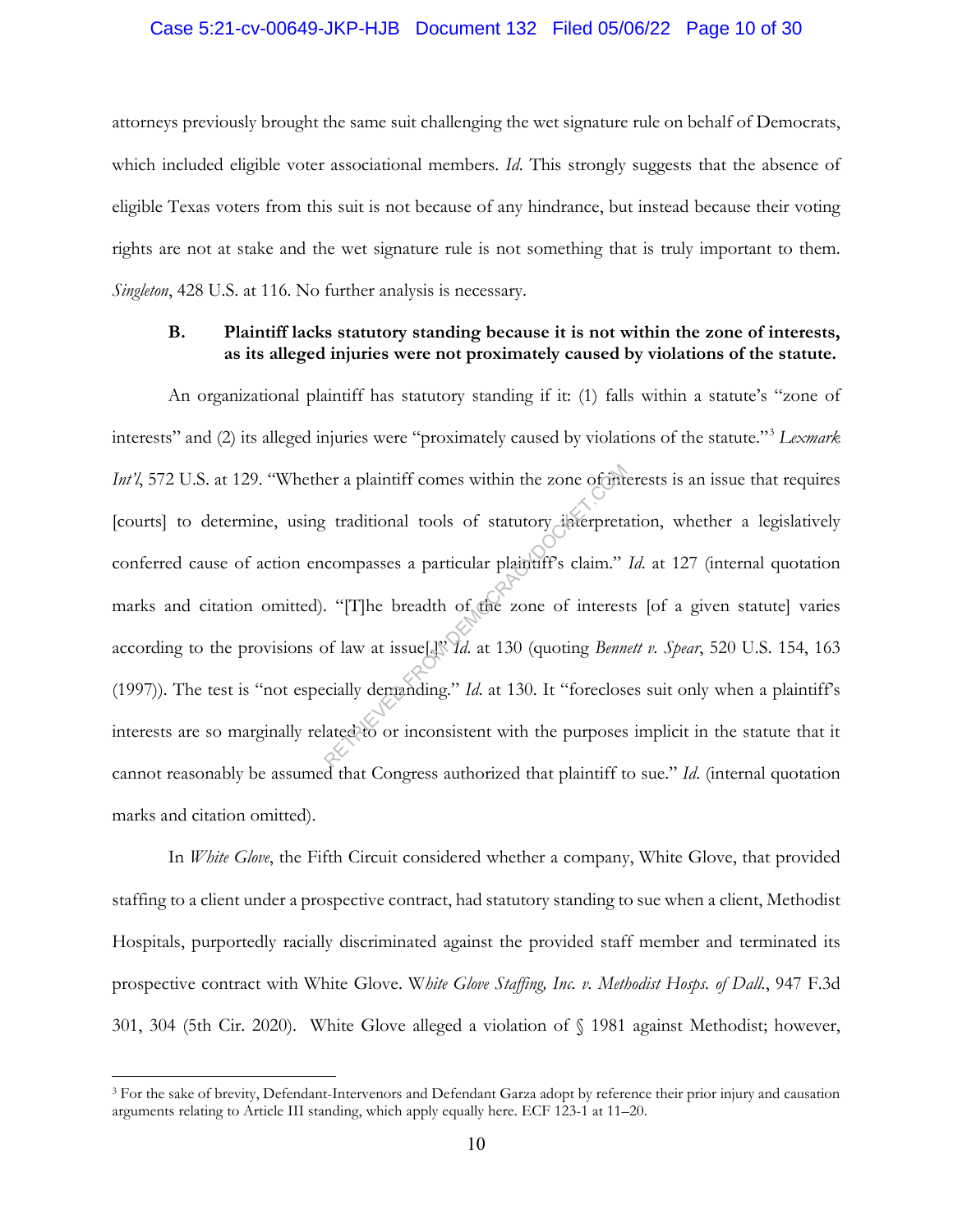#### Case 5:21-cv-00649-JKP-HJB Document 132 Filed 05/06/22 Page 11 of 30

Methodist argued that only the individual staff member, not White Glove, had standing to sue. *Id*. Applying the "zone of interests" test to determine whether White Glove possessed standing, the Fifth Circuit first looked to the language of § 1981. *Id*. at 307. Section 1981 states: "All persons within the jurisdiction of the United States shall have the same right in every State and Territory to make and enforce contracts . . . as is enjoyed by white citizens . . . ." 42 U.S.C. § 1981. The Fifth Circuit ultimately found that White Glove satisfied the "zone of interests" test, specifically finding that Methodist allegedly "impinged on its right to contract" and that its claim was not "so marginally related to or inconsistent with the purposes implicit in § 1981 that it cannot be reasonably assumed that Congress authorized White Glove to sue." *Id*. at 307-08 (citing *Lexmark*, 572 U.S. at 130).

Plaintiff has previously raised the same arguments, so for the sake of brevity, Defendants adopt and incorporate by reference Defendants Motions to Dismiss which address these arguments. ECF 31 pp. 2–4; ECF 53 pp. 9–10; ECF 63 pp. 5–6. In any event, *White Glove* is inapplicable here because it involved an entirely different statute and the right to "contract," which is categorically different than the right to vote. Plaintiff has not and cannot identify a case where an organization had statutory standing to assert a voting rights solely in an **organizational** capacity. Reference Defendants Motions to Dismiss where<br>erence Defendants Motions to Dismiss where<br>PLOCRACY DECF 63 pp. 5–6 In any event, Wely different statute and the right to "contractive and cannot identify a calculation<br>PLOCRAC

## **II. Plaintiff's claims of disparate treatment, raised for the first time in its Response, are barred.**

Paragraph 36 of the Complaint alleges:

For some eligible Texans, the burdens caused by the Wet Signature Rule will be insurmountable. In order to register under the Wet Signature Rule, a voter needs access to a printer to print and sign an application. If the voter lacks access to a printer, then they must wait for local officials or another third party to provide a physical copy of the form for them to sign. For many voters—such as [(1)] those whose local officials choose not to distribute applications, [(2)] who do not have access to registrar's offices due to lack of transportation, or [(3)] who live in rural areas outside the reach of thirdparty organizations—these options are insufficient and create unnecessary barriers to the franchise.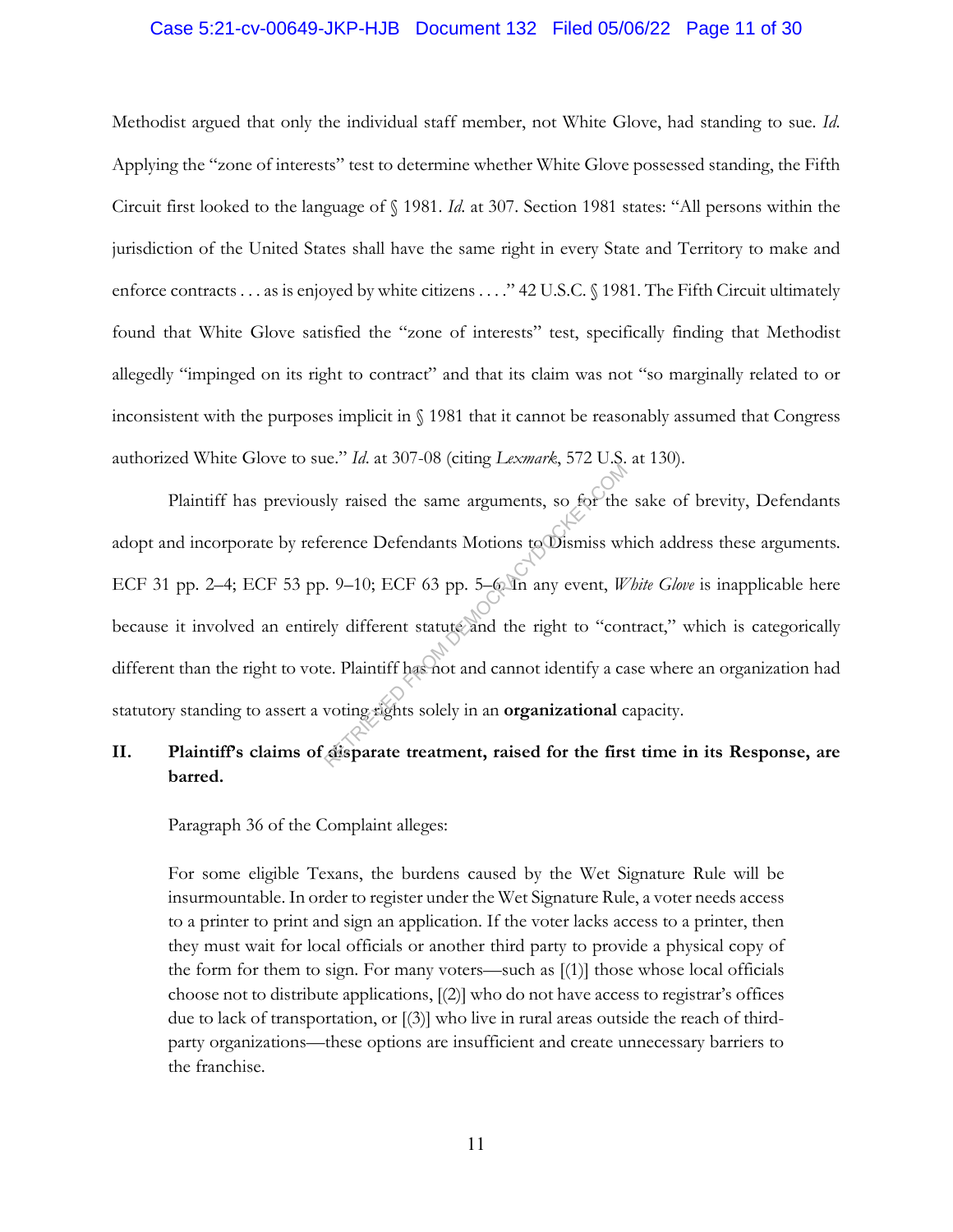#### Case 5:21-cv-00649-JKP-HJB Document 132 Filed 05/06/22 Page 12 of 30

Compl. for Declaratory & Injunctive Relief ¶ 36, ECF 1. The Complaint therefore asserts that the following groups of voters who lack access to a printer are the only ones on whose harm Plaintiff bases the claims in this lawsuit: (1) voters whose local officials choose not to distribute applications; (2) voters who lack transportation; and (3) rural voters. Not only has Plaintiff produced no evidence that any voter falling into these categories is actually harmed by not being able to use the e-sign tool (an expert's conclusory assertions do not suffice), but Plaintiff also attempts to assert **new** categories of voters facing harm in their Response to Defendants Paxton and Garza's Motion for Summary Judgment. Pl.'s Consolidated Opp'n to Def.'s Mots. for Summ. J. at 29, ECF 128. Specifically, Plaintiff appears to rely on its expert's opinion as evidence that younger voters, renters, minorities, and lowincome voters face a disparate burden as a result of the wet signature rule. *Id.*

The Court may not consider claims that are not included in the live complaint but raised for the first time in response to a motion for summary judgment—such claims "are not properly before the court." *Cutrera v. Bd. of Supervisors*, 429 F.3d 108, 113 (5th Cir. 2005) (*citing Fisher v. Metro. Life Ins. Co.*, 895 F.2d 1073, 1078 (5th Cir. 1990)). Plaintiff was required to file any amended or supplemental pleadings no later than November 29, 2021, and its failure to amend to include these claims means that they are now barred. ECF 64 at 2; *see Cutrera*, 429 F.3d at 113. Plaintiff's choice to assert these claims after the close of discovery and without amending or supplementing its pleadings is a surprise and materially prejudices the ability of Defendant-Intervenors and Defendant Garza to defend themselves. The Court should disregard all of Plaintiff's statements regarding a disparate impact on any category of voter not included in the Complaint because Plaintiff has failed to produce evidence connected to any of these groups identified in its complaint. *See Cutera*, 429 F.3d at 113. The Court is not required to analyze the question of whether these groups are harmed and need not proceed any further—summary judgment is proper on this ground alone. *See id.* e burden as a result of the wet signature ru<br>
onsider claims that are not included in the<br>
u motion for summary judgment—such clate<br>
upervisors, 429 F.3d 408, 113 (5th Cir. 2005)<br>
Cir. 1990)). Plaintiff was required to fil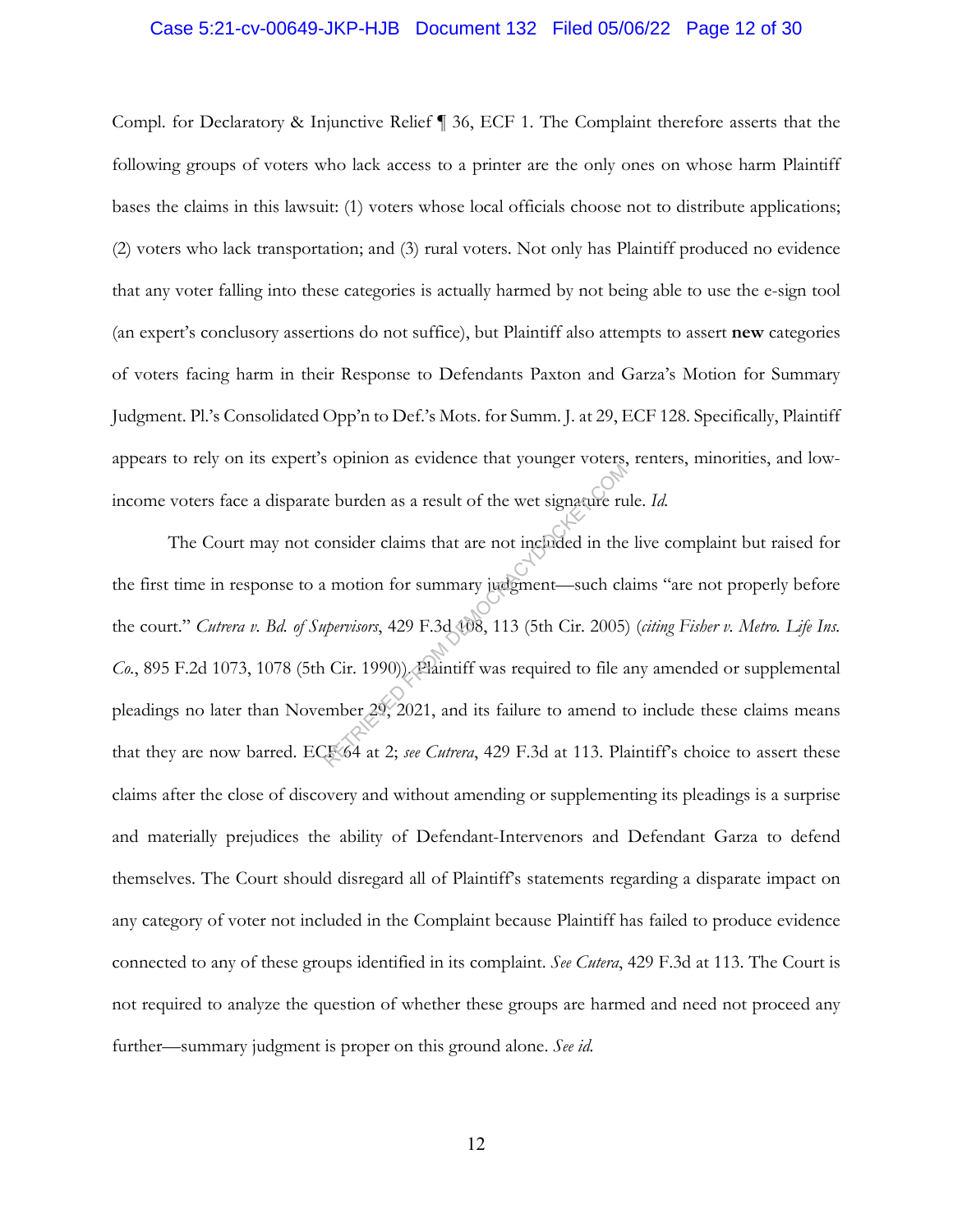#### **III. No evidence supports the finding of an unconstitutional burden on affected voters.**

Plaintiff has not met its burden to establish the existence of a genuine issue of material fact as to whether HB 3107 causes it to suffer an unconstitutional burden under the *Anderson-Burdick* rubric. Defendants have suggested that there is no burden on the right to vote in this case because Plaintiff itself is not a Texas voter and it concedes that it is not acting on behalf of any members of its organization. Nobody is suggesting that the wet signature rule has no discernible effect on the voting population in the abstract, but the Court has no concrete evidence before it to establish what burden voters may face. Defendants are entitled to summary judgment because, even considering the burden in the abstract, Plaintiff does now show that it is so severely burdensome as to be unjustified by any state interest in ensuring fair and secure elections.

## **A. Since the inception of voter registration in Texas, the Election Code has always required a registration application "in writing and signed by the applicant."**

In 1965, the Texas Constitution was amended to remove poll taxes and require the legislature to instead provide for voter registration for all eligible voters. Tex. Const. art. VI, §§ 2, 4. By 1972, all eligible voters were permitted to apply to register to vote either "in person or by mail." Act of May 31, 1971, 62nd Leg., R.S., ch. 827 (S.B. 51), § 3, 1971 Tex. Gen. Laws 2509, 2510 (formerly codified at Tex. Elec. Code Ann., art. 5.13a). Absent physical disability or illiteracy, the law stated that the "application shall be signed by the applicant or his agent." *Id.* at 2511. An applicant's effective registration date was 30 days after the date their application was received by the registrar. *Id.* at 2527. (formerly codified at Tex. Elec. Code Ann. art. 5.11a). By 1984, registrars were deemed to have received an application submitted by mail on the day that it was postmarked. Act of May 12, 1983, 68th Leg., R.S., ch. 226 (H.B. 1111), § 1, 1983 Tex. Gen. Laws 959 (formerly codified at Tex. Elec. Code Ann. art. 5.13a). When SB 910 passed in 2013 to permit fax transmission to guarantee an earlier effective date, the counties uniformly understood this provision to require the hard copy be signed with wet ink. Act of May 27, 2013, 83rd Leg., R.S., ch. 1178 (S.B. 910), § 3, 2013 Tex. Gen. Laws 2923, and secure elections.<br>
eption of voter registration in Texas, the<br>
gistration application "in writing and s<br>
onstitution was amended to remove poll ta<br>
egistration for all eligible voters. Tex. Cons<br>
1 to apply to register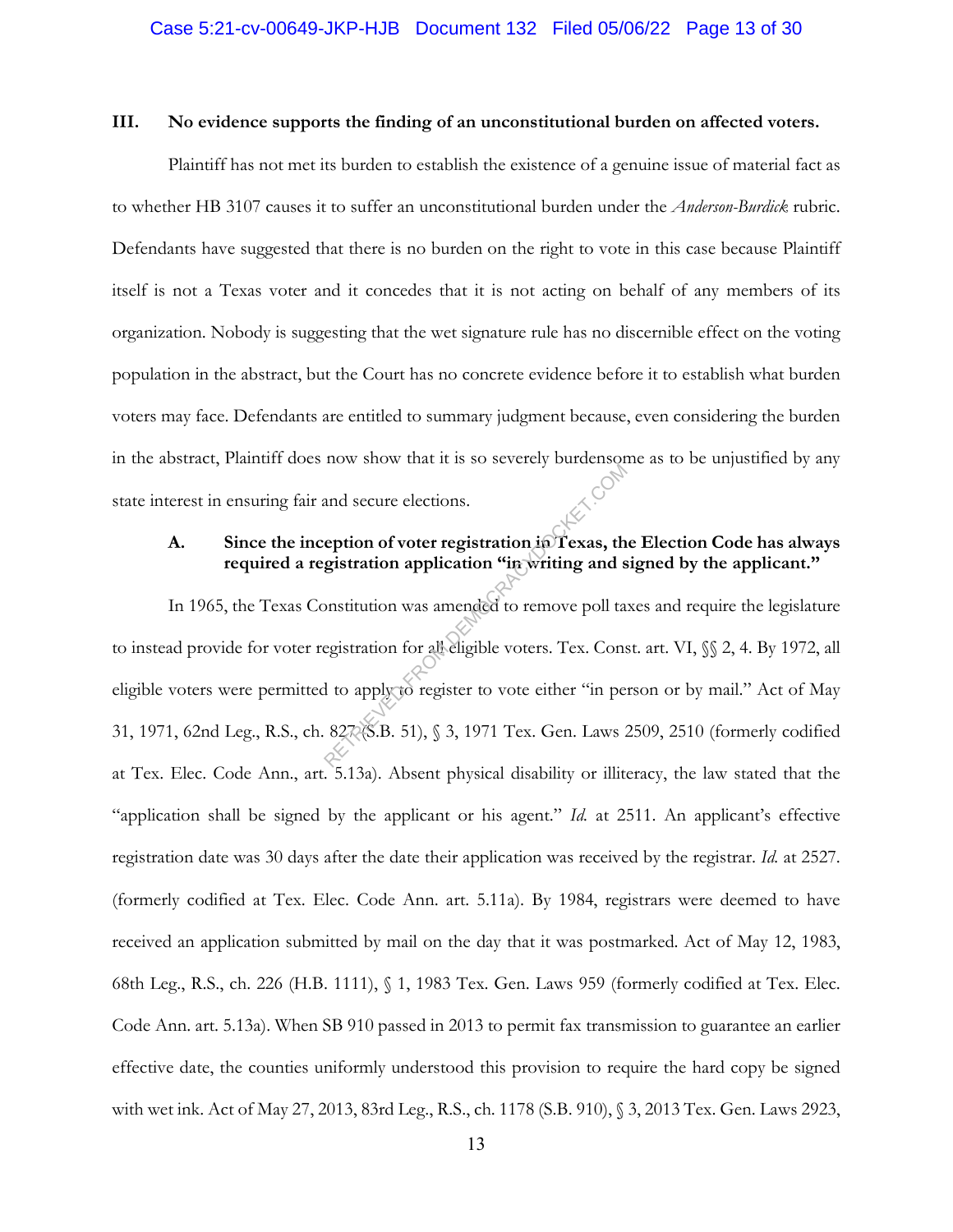#### Case 5:21-cv-00649-JKP-HJB Document 132 Filed 05/06/22 Page 14 of 30

2923–24; *see* Lopez Dep. at 104:8–22, Appx. 509; Appx. 292, 277:16–21; Callanen Dep. at Appx. 165, 82:14–83:14, 87:5–10, Appx. 165–66; Appx. 500, 65:1–66:8; Appx. 508, 97:7–98:1; Nagy Dep. at 276:16–277:14, Appx. 291–92; Garza Dep. 147:11–148:17, 155:5–21, Appx. 371, 373. Plaintiff is wrong to say that Travis County "did not previously apply a wet signature requirement," ECF 128 p. 29, because Defendant Bruce Elfant and his representative testified that accepting imaged signatures in 2018 was a "policy change" from how the office had previously processed registrations. Appx. 291, 276:16–277:2; Appx. 332, 438:5–9.

The Texas Legislature adopted what is known today as Section 13.002 in 1985, which provides that "[a] registration application must be in writing and signed by the applicant." Tex. Elec. Code § 13.002. Act of May 13, 1985, 69th Leg., R.S., ch. 211, Sec. 1, § 13.002(b), 1985 Tex. Gen. Laws 802, 815. The Court must give this statute its original meaning as of the time the statute was enacted—that only a person's written signature satisfies the requirement*. See VIA Metro. Transit v. Meck*, 620 S.W.3d 356, 369 n.15 (Tex. 2020) (citing *Wisc. Cent. Ltd. v. United States*, 138 S. Ct. 2067, 2074 (2018)). This statute could not have meant that electronic or imaged signatures were permissible when this legislation was passed in 1985 because the internet did not exist, and this Court should not subscribe to Plaintiff's new meaning suggesting that this statute always allowed electronic signing. *See id*.; *see also*  Antonin Scalia & Bryan Garner, Reading Law: The Interpretation of Legal Texts, 78, 82–83 (West 1st Ed. 2012) ("When government-adopted texts are given a new meaning, the law is changed; and changing written law, like adopting written law in the first place, is the function of the first two branches of government—elected legislators and . . . elected executive officials and their delegates."). The Sixth Circuit refused to re-write Ohio's election code for essentially the same reasons when it reversed a district court injunction that had mandated acceptance of electronic signatures in the candidate-petitioning process. *See Thompson v. Dewine*, 976 F.3d 610, 620 (6th Cir. 2020). Even when pandemic conditions made collecting physical signatures much more burdensome, the *Thompson* court 5, 69th Leg., R.S., ch. 211, Sec. 1,  $\S$  18.002(<br>is statute its original meaning as of the time<br>ure satisfies the requirement. See VIA Met.<br>ting *Wisc. Cent. Ltd. v. United States*, 138 S.<br>nt that electronic or imaged sig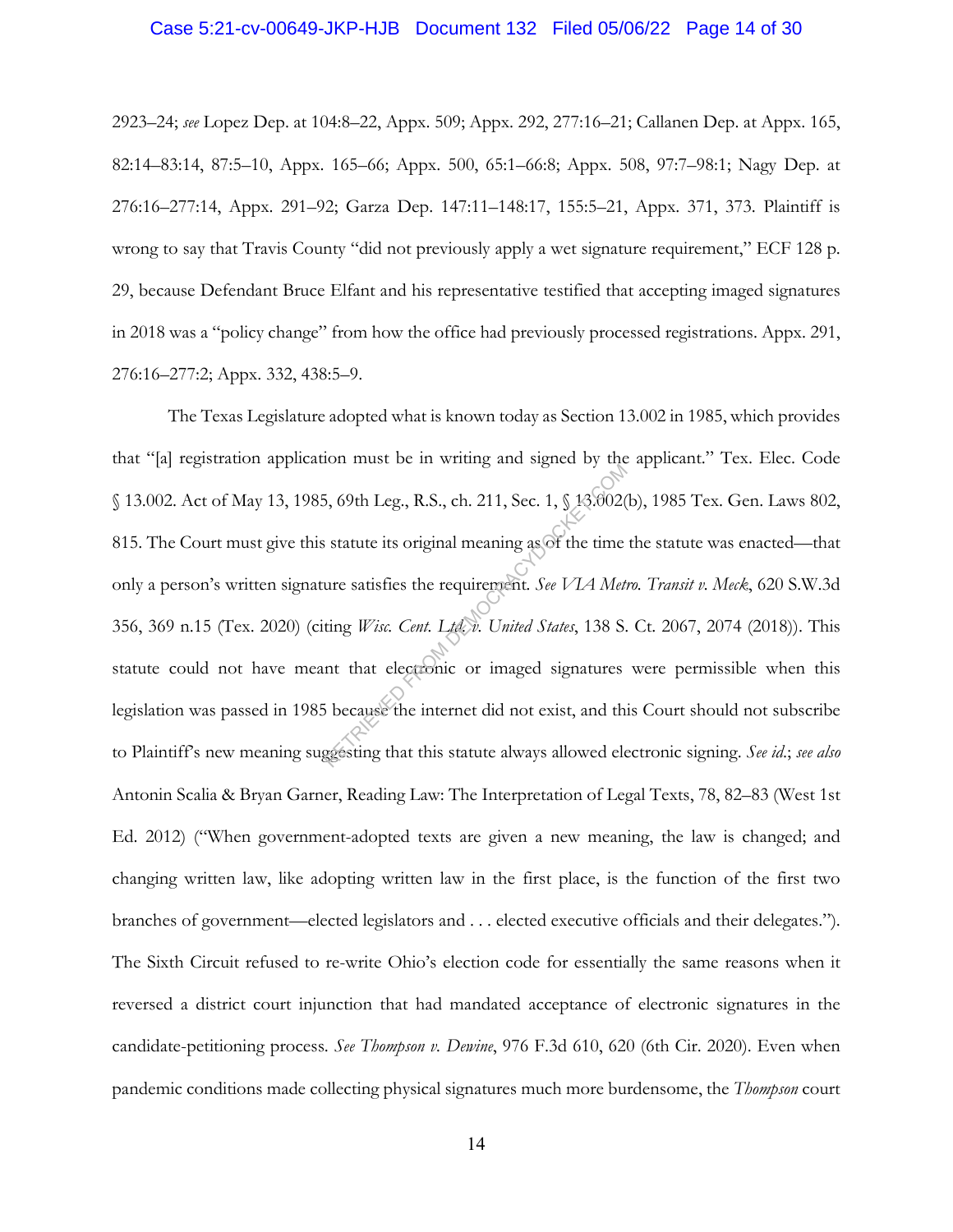#### Case 5:21-cv-00649-JKP-HJB Document 132 Filed 05/06/22 Page 15 of 30

found that *Anderson-Burdick* scrutiny did not compel the use of electronic signature collection in contravention of the statutory language. *Id.*. The Court should apply this reasoning to its burden analysis in this case to find that the original meaning controls.

The Court observed in *Stringer v. Pablos* that no provision of the Texas Election Code expressly prohibits the use of electronic signatures in Texas's electoral process. 320 F. Supp. 3d 862, 896–97 (W.D. Tex. 2018), *rev'd & remanded Stringer v. Whitley*, 942 F.3d 715 (5th Cir. 2019). But *Stringer*  concerned the right to automatic voter registration when changing the voter's address for purposes of online driver-license renewal under both the National Voter Registration Act (NVRA) and the Texas Election Code. *Id.* at 868. The Court made a similar observation in deciding *TDP v. Hughs*, but that case was not decided with the benefit of full discovery and was ultimately dismissed for lack of jurisdiction. 860 F. App'x 874, 879 (5th Cir. 2021). Also unclear is whether the Court was provided a full history of the wet signature rule in either of these cases. Although the Court observed that some Texas statutes expressly permit the use of electronic signatures in agency transactions or under the Business and Commerce Code,<sup>4</sup> those provisions are unrelated to the registration requirements passed in the Texas Legislature that have existed, in one form or another, since at least 1972, and there is no federal law, such as the NVRA, prohibiting a wet signature requirement. *Stringer*, 320 F. Supp. 3d at 896–97; *see* Act of May 31, 1971, 62nd Leg., R.S., ch. 827, § 3 (S.B. 51), 1971 Tex. Gen. Laws 2509, 2510 (formerly codified at Tex. Elec. Code Ann., art. 5.13a). The benefit of full discovery and was ulti<br>4, 879 (5th Cir. 2021). Also unclear is whet<br>re rule in either of these cases. Although t<br>nit the use of electronic signatures in ager<br>e,<sup>4</sup> those provisions are unrelated to the

The inapposite reasoning from the *Stringer* and *TDP* decisions should not be applied to undermine Texas's democratically enacted laws. *Cf. Wisc. Cent. Ltd.*, 138 S. Ct. at 2074 ("Congress

<sup>4</sup> Texas passed HB 2278 in 2007, which adopted the Uniform Electronic Transactions Act (UETA). Act of May 15, 2007, 80th Leg., R.S., ch. 885, § 2.01, 2007 Tex. Gen. Laws 1905, 2001 (codified at Tex. Bus. & Com. Code ch. 322). Section 322.007 of this act states that a "signature may not be denied legal effect or enforceability solely because it is in electronic form." Tex. Bus. & Com. Code § 322.007(b). Section 322.005 provides, however, that "this chapter applies only to transactions between parties each of which has agreed to conduct transactions by electronic means." *Id.* § 322.005(b). Accordingly, the Legislature did not intend to adopt universal online voter registration by adopting the UETA.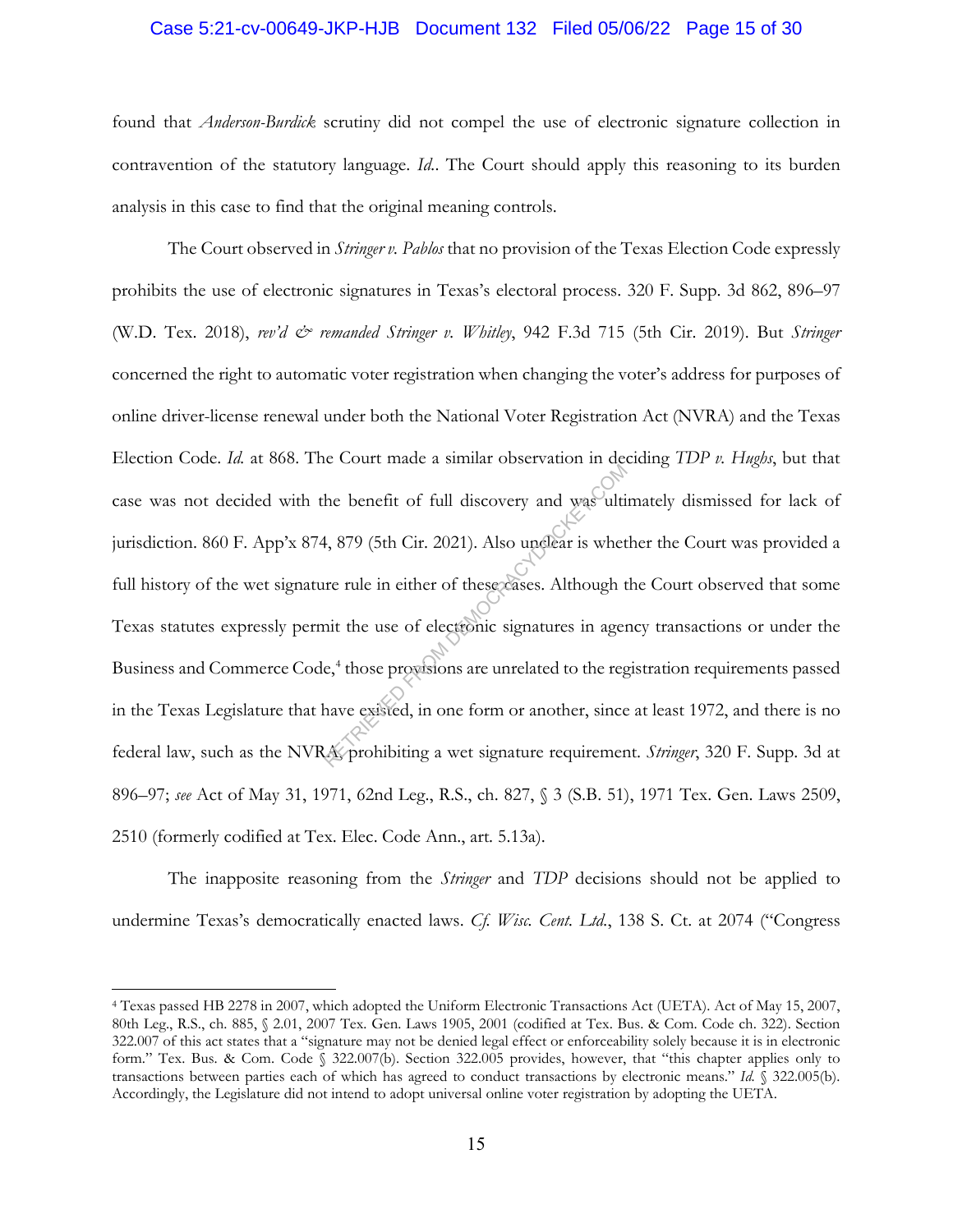#### Case 5:21-cv-00649-JKP-HJB Document 132 Filed 05/06/22 Page 16 of 30

alone has the institutional competence, democratic legitimacy, and (most importantly) constitutional authority to revise statutes in light of new social problems and preferences. Until it exercises that power, the people may rely on the original meaning of the written law."). The Court should reject the call to alter the original meaning of Texas's duly enacted laws.

## **B. Plaintiff does not carry its summary-judgment burden with competent evidence.**

Even if this Court finds that Plaintiff has standing and may validly assert the voting rights of unidentified parties not before the Court, Plaintiff has not responded with competent summaryjudgment evidence to create a genuine issue of material fact as to the actual burden allegedly faced by voters. Plaintiff wants the Court to disregard the Supreme Court's holding in *McDonald v. Board of Education Commissioners* because, it argues, the holding centered around a failure of proof regarding the burden on the voters' rights, but the case is highly analogous to these proceedings for that very reason. *See* ECF 128 p. 25 (citing *O'Brien v. Skinner*, 414 U.S. 524, 529 (1974); 394 U.S. 802, 807 (1969)). Just as the plaintiffs in *McDonald* failed to demonstrate that they were "absolutely prohibited from exercising the franchise," Plaintiff here has no evidence that the Texans on whose behalf it brings suit have no other means of registering to vote than relying on Plaintiff's technology. *See* 394 U.S. at 810. ourt to disregard the Supreme Court's Bc<br>se, it argues, the holding centered around a<br>put the case is highly analogous to these pro-<br>*Brien v. Skinner*, 414 US 524, 529 (1974); 3<br>*d* failed to demonstrate that they were<br>nt

There is no competent summary-judgment evidence that any person who used Plaintiff's application was unable to register to vote for lack of access to a printer or mail, nor is there evidence that any person will be unable to register in the future. Further, Plaintiff does not dispute that Texans may receive postage-paid registration applications in the mail upon request to the Secretary of State or the county registrar. ECF 128 ¶ 3; Appx. 2. In light of this concession, Plaintiff is wrong to say that any Texan faces a transportation burden in trying to register to vote when they can simply use their smartphones to call the county or the Secretary and ask for an application. *See* ECF 128 p. 30 (citing Bryant Rep. at 8). Dr. Bryant's concession that it is easier to locate a printer than it is to locate a fax machine undermines the whole premise of Plaintiff's position in this case—that any voter must be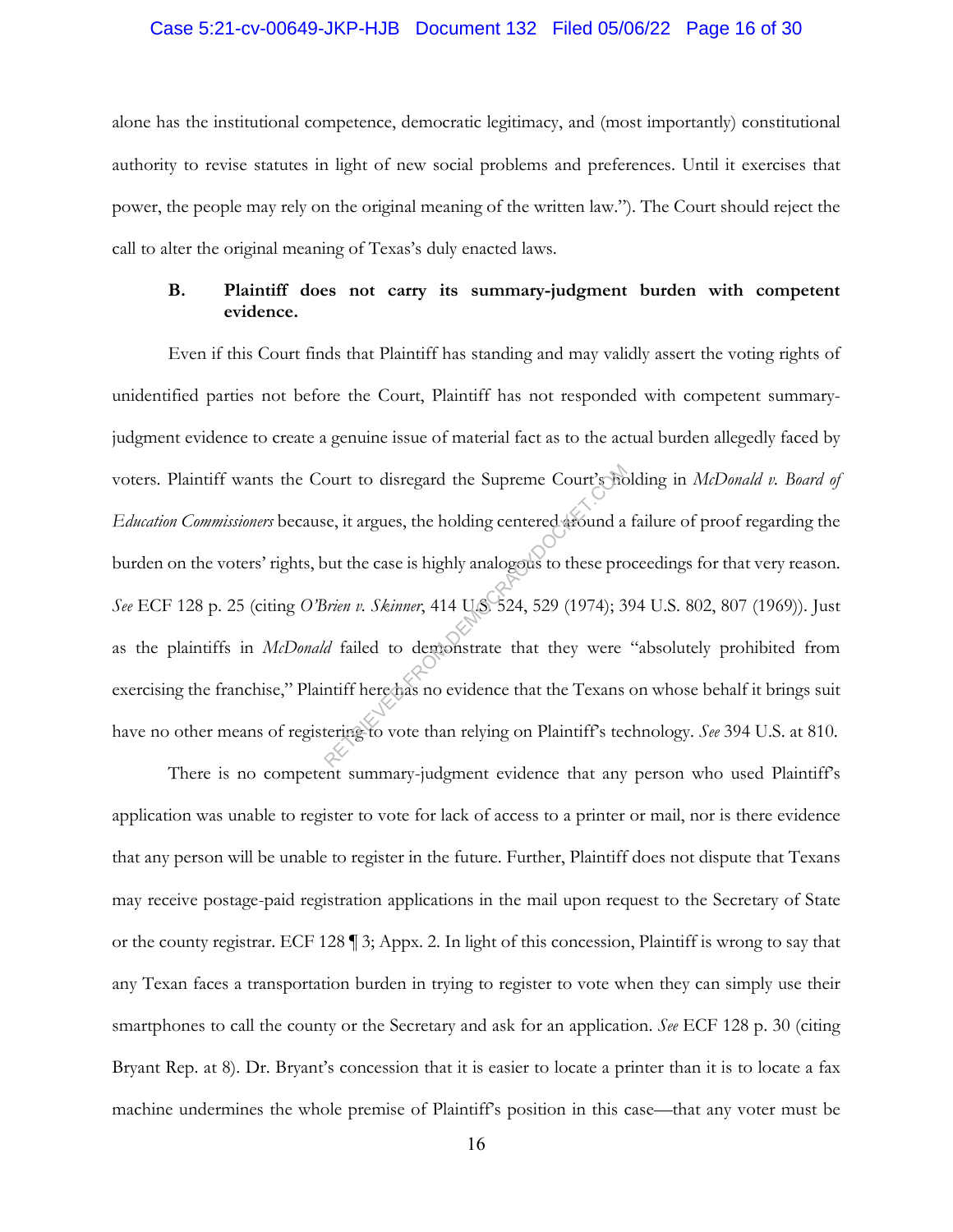#### Case 5:21-cv-00649-JKP-HJB Document 132 Filed 05/06/22 Page 17 of 30

allowed to submit their signature electronically when registering to vote through fax. ECF 1 ¶ 5; Appx. 475, 151:7–11. Because Plaintiff's claims suffer the same failure of proof that was dispositive in *McDonald*, summary judgment in favor of Defendants is proper. *See* 394 U.S. at 810. And *O'Brien* is distinguishable from the present case because the pretrial inmates who sued in that case were totally denied the ability to vote under a New York statute—circumstances that were not present in *McDonald*. *See* 414 U.S. at 529–30.

The expert conclusions of Dr. Lisa Bryant regarding supposed burden on the voters are not admissible summary-judgment evidence entitling Plaintiff to relief for all of the reasons articulated in Defendant Paxton's Motion to Exclude Expert Testimony and Defendants' Response to Plaintiff's Motion for Summary Judgment. ECF 102; ECF 124 pp. 21–23. Defendant Paxton reasserts this Motion to Exclude by this Reply brief pursuant to the Court's Order of March 30, 2022. ECF 106 p. 3. Though an expert affidavit may be permissible in the summary-judgment process, the Court should refuse to give any weight to evidence that would not be admissible at trial and expert opinion alone is generally an insufficient basis for establishing a material fact. *See* Fed. R. Civ. P. 56(c)(2); *Corpus Christi Oil & Gas Co. v. Zapata Gulf Marine Corp.*, 71 F.3d 198, 204 (5th Cir. 1995) ("Indeed, the Supreme Court has observed that it is not error for the factfinder to reject expert opinion evidence, even if uncontroverted.") (citing *Sartar v. Ark. Natural Gas Corp.*, 321 U.S. 620, 627–28 (1944)).<sup>5</sup> Further, in considering an expert's conclusions, the materials must be "rigorously" scrutinized to confirm that the evidence is indeed helpful to the trier of fact under Fed. R. Evid. 702. *See* 10A Charles Alan Wright, Arthur R. Miller, Mary Kay Kane, Federal Practice and Procedure § 2722, Westlaw (4th ed. database Reply brief pursuant to the Cources Order of<br>eply brief pursuant to the Cources Order of<br>may be permissible in the Summary-judgm<br>vidence that would not be admissible at tri<br>for establishing a material fact. *See* Fed. R.<br>M

<sup>5</sup> *See also Butts v. Southworth*, 402 F. Supp. 680, 683 (W.D. Pa. 1975) (granting defendant school official summary judgment in Section 1983 lawsuit over plaintiff's expert testimony that constituted nothing more than "generalized observation[.]"); *Duplan Corp. v. Deering Milliken, Inc.*, 370 F. Supp. 769, 786 (D.S.C. 1973) ("The absence of actual fact proof is not met by the presence of expert speculations no matter how voluminous.").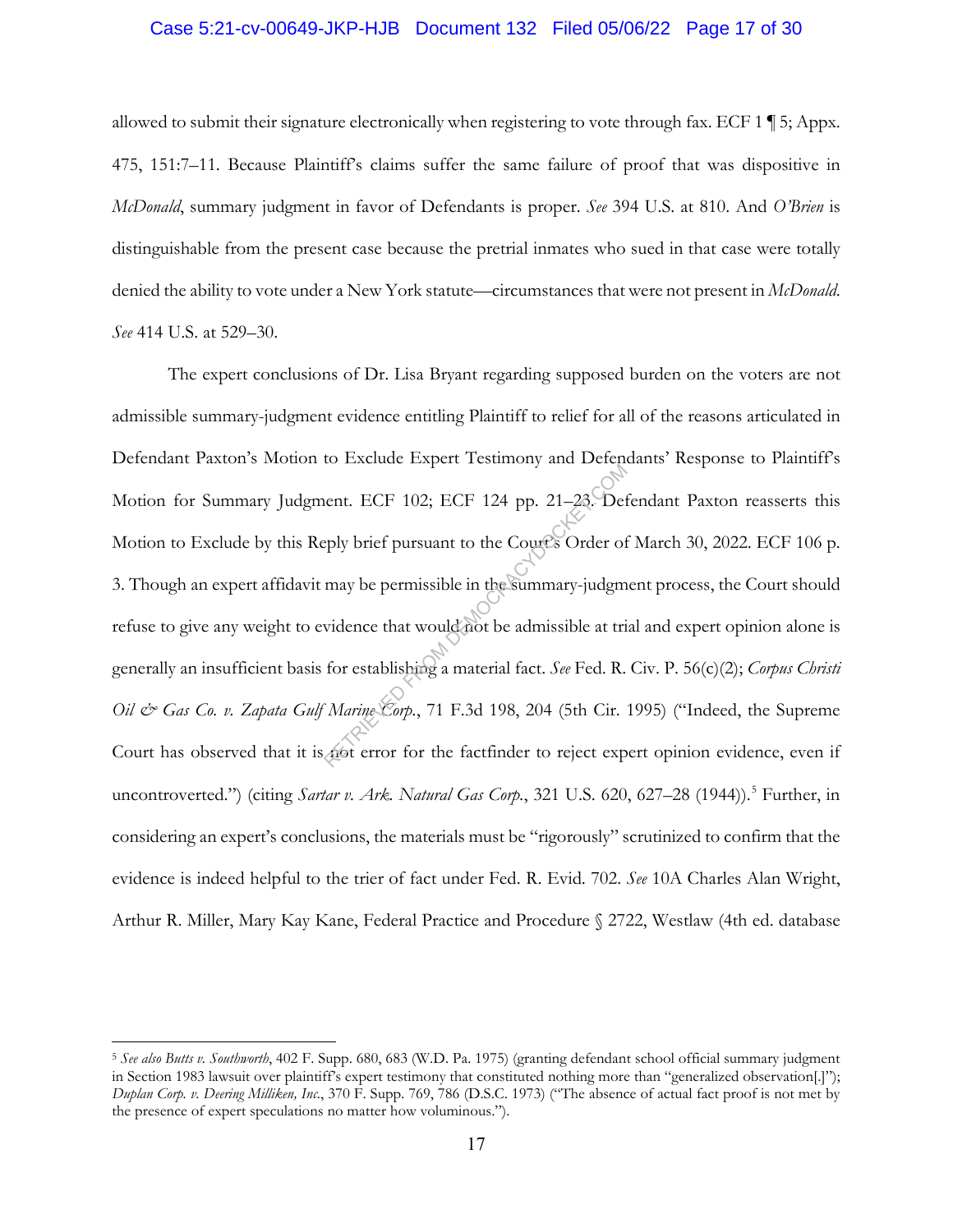#### Case 5:21-cv-00649-JKP-HJB Document 132 Filed 05/06/22 Page 18 of 30

updated April 2022) (citing Edward Brunet, The Use and Misuse of Expert Testimony in Summary Judgment, 22 U.C. Davis L. Rev. 93, 95 (1988)).

Summary judgment in Defendants' favor is proper because Plaintiff cannot rely on the generic conclusions based on the descriptive statistical methodology Dr. Bryant employs. Again, no part of her testimony establishes that any of the vaguely described categories of voters were unable to register to vote or complained of significant burdens in the process. *E.g.*, Appx. 475–76 , 151:1–157:2. As stated in the Motion to Exclude and Defendants' Response to Plaintiff's Motion for Summary Judgment, these generalized observations and conclusory opinions are insufficient to create a material dispute of fact as to whether any voter faces a burden because of the wet signature rule. *See Lebron v. Sec'y of Fla. Dep't of Child. & Fams.*, 772 F.3d 1352, 1368–69 (11th Cir. 2014) (citing *Increase Minority Participation by Affirmative Change Today of Nw. Fla., Inc. v. Firestone*, 893 F.2d 1189, 1192, 1195 (11th Cir. 1990)) (a political scientist was correctly excluded from testifying as an expert in statistics); *Corpus Christi Oil & Gas Co.*, 71 F.3d at 204; *Butts v. Southworth*, 402 F. Supp. 680, 683 (W.D. Pa. 1975). Fams., 772 F.3d 1352, 1368–69 (11th Cir.<br>Rege Today of Nw. Fla., Inc. v. Firestone, 893 F.2<br>ras correctly excluded from testifying as a<br>at 204; Butts v. Southworth, 402 F. Supp. 68<br>established that several weighty state<br>e

## **C.** Defendants established that several weighty state interests are served by the **wet signature rule.**

Finally, even if this Court concludes that Plaintiff has sufficiently established a burden on Texas voters' fundamental rights, that burden easily survives *Anderson-Burdick* scrutiny because Texas's interests in running fair and secure elections outweigh the reasonable, nondiscriminatory burden imposed. *See Richardson v. Tex. Sec'y of State*, 978 F.3d 220, 235–36 (5th Cir. 2020). Now that Plaintiff admits it takes no issue with the requirement of a signature in registering to vote, the issue is whether the **means** of giving the signature is constitutionally permissible. ECF 128 p. 32. If nothing else, Texas has an interest in ensuring that signatures provided are at least **visible**. Contrary to Plaintiff's assertions that County Defendants do not inspect signatures before adding the voter to the rolls, every single County Defendant testified that when it received applications transmitted through Plaintiff's application, visibility issues with the signatures prevented their processing. ECF 108 ¶ 11; Appx. 4;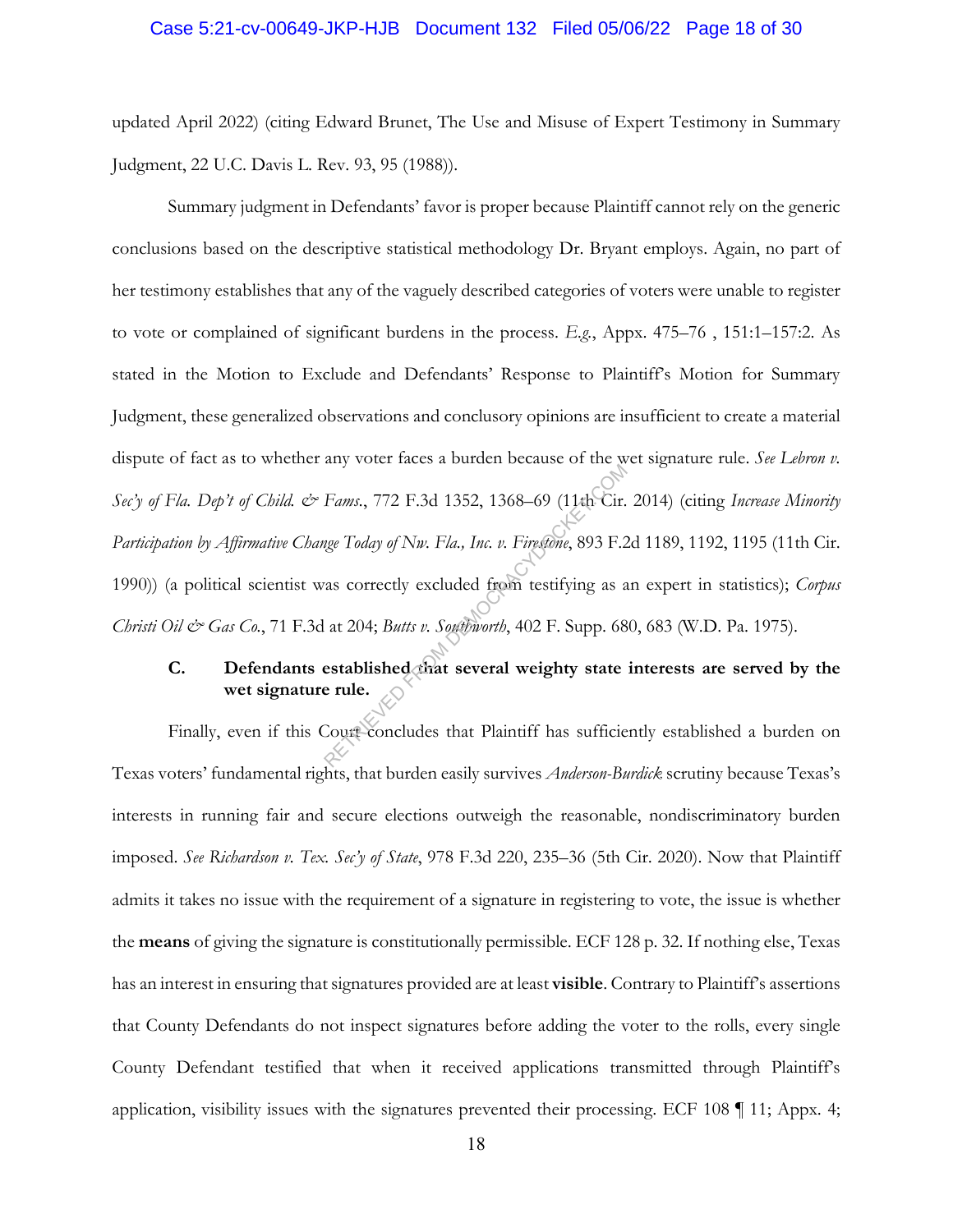#### Case 5:21-cv-00649-JKP-HJB Document 132 Filed 05/06/22 Page 19 of 30

Appx. 71–72, 68:4–71:19, Appx. 98, 174:20–175:6; Appx. 262–63, 160:2–161:21; Appx. 370, 142:4– 14; Appx. 497, 56:16–20; Appx. 498, 58:15–60:8; Appx. 512, 113:22–114:17. Signatures were "poor . . ., some blank, and some blacked out," causing a "real problem" for the counties trying to process these applications. Appx. 5; Appx. 262–63 160:2–161:21. The image below is one example of Plaintiff's software failures:



From Resp. Appx. 15, ECF 125-1 (more examples at pp. 11 $\in$ 45).

Plaintiff's attempt to excuse its disruption to thousands of Texans' registrations as an "isolated incident" is empty—there is no guarantee that these failures will not reoccur if this Court enjoins the Counties from refusing to accept these illegible signatures since Plaintiff still needs to "fix" its application. Appx. 72, 71:20–72:8. Calling this an "isolated incident" is also misleading; Plaintiff did it four times—in Travis, Bexar, Dallas, and Cameron Counties. Month<br>
Month<br>
Day<br>
or the first time: please refer to the application lostruce<br>
25-1 (more examples at pp. 11045).<br>
excuse its disruption to thousands of Texan<br>
no guarantee that these failures will not rec<br>
accept these d

When an imaged signature is of such poor quality that the county cannot tell if a signature is actually present, the state's interest in election security and fraud prevention is best served by requiring a wet signature in writing, without passing it through an out-of-state, third-party intermediary with broken software. *See Richardson*, 978 F.3d at 238 (citing *Crawford*, 553 U.S. at 239 (Breyer, J., dissenting)). Surely common sense also suggests that Texas's interest in maintaining accurate voting rolls is best served if registrars can actually observe the signatures Plaintiffs do not dispute are required. *See Husted v. A. Philip Randolph Inst.*, 138 S. Ct. 1833, 1838 (2018). The Court should grant Defendants' Motions for Summary Judgment because Plaintiff fails to establish a constitutional harm.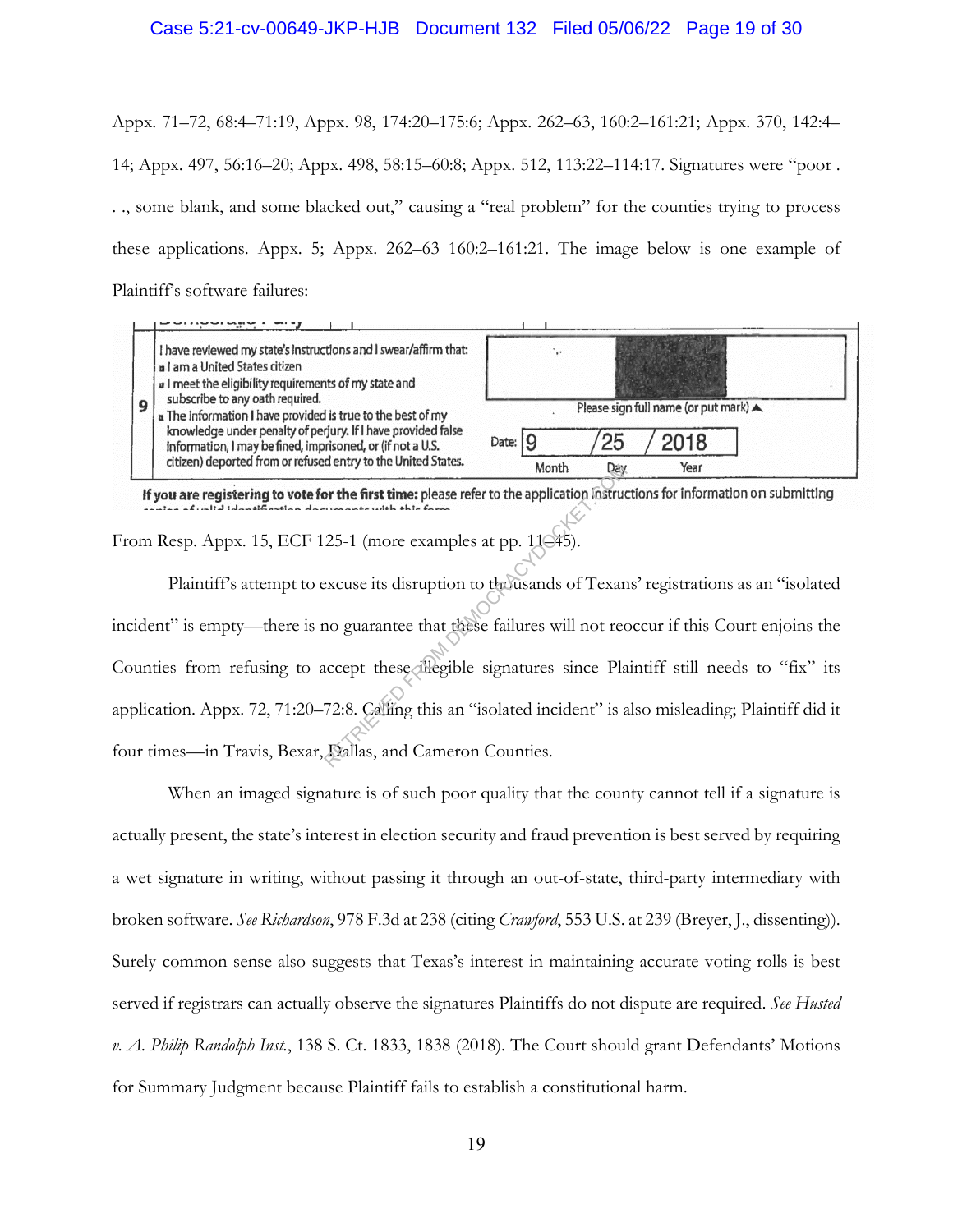## **IV. Plaintiff's authorities fail to show that Congress created a private cause of action under § 1971 of the Civil Rights Act.**

Plaintiff cannot establish a valid  $\frac{8}{1971}$  claim for the simple reason that a private organization may not sue in federal district court to enforce § 1971 of the Civil Rights Act. The Court should decline Plaintiff's invitation to conclude otherwise based on a framework that predates and contradicts the precedent established by the Supreme Court in *Alexander v. Sandoval*, 532 U.S. 275 (2001). *See* Pl.'s Consolidated Opp'n to Def. Garza and Int.-Defs.' Mots. for Summ. J. at 46-52, ECF 128.

When it enacted § 1971, Congress designed the statute to be enforced by the Attorney General:

Whenever any person has engaged or there are reasonable grounds to believe that any person is about to engage in any act or practice which would deprive any other person of any right or privilege secured by subsection (a) or (b), **the Attorney General may institute for the United States, or in the name of the United States, a civil action** or other proper proceeding for preventive relief, including an application for a permanent or temporary injunction, restraining order, or other order.

52 U.S.C. § 10101(c) (emphasis added). Congress thus did not expressly create a private right of action.

Nor did Congress create an implied private right of action or a private remedy. *See* Paxton Mot. to Dismiss and for J. on the Pleadings at 11–14, ECF 53; Cty. Int.-Defs.' Mot. For Summ. J. at 9–10, ECF 109; *see also Dekom v. New York*, No. 12-CV-1318(JS)(ARL), 2013 U.S. Dist. LEXIS 85360, at \*62 (E.D.N.Y. June 8, 2013) ("[T]he weight of authority suggests that there is no private right of action under Section 1971."). Plaintiff argues otherwise, focusing, in part, on the statute's inclusion of the word "right." ECF 128. at 37. But § 1971 does not contain any "rights-**creating** language." *See Sandoval*, 532 U.S. at 291 (emphasis added). That is because "[t]he right of any individual to vote in any election" that is described in § 1971, 5 U.S.C. § 10101(a)(2)(B), is a right created by state law. What the Constitution requires is that "when a state . . . has provided that its representatives be elected, 'a citizen has a constitutionally protected right to participate in elections on an equal basis with other citizens in the jurisdiction.'" *Rodriguez v. Popular Democratic Party*, 457 U.S. 1, 10 (1982) (citing *Dunn v. Blumstein*, 405 U.S. 330, 336 (1972)). Accordingly, § 1971 recognizes a state-created right to gage in any act or practice which would deg<br>ge secured by subsection (a) or (b), the At<br>ted States, or in the name of the United<br>ceeding for preventive relief, including<br>ary injunction, restraining order, or other or<br>is a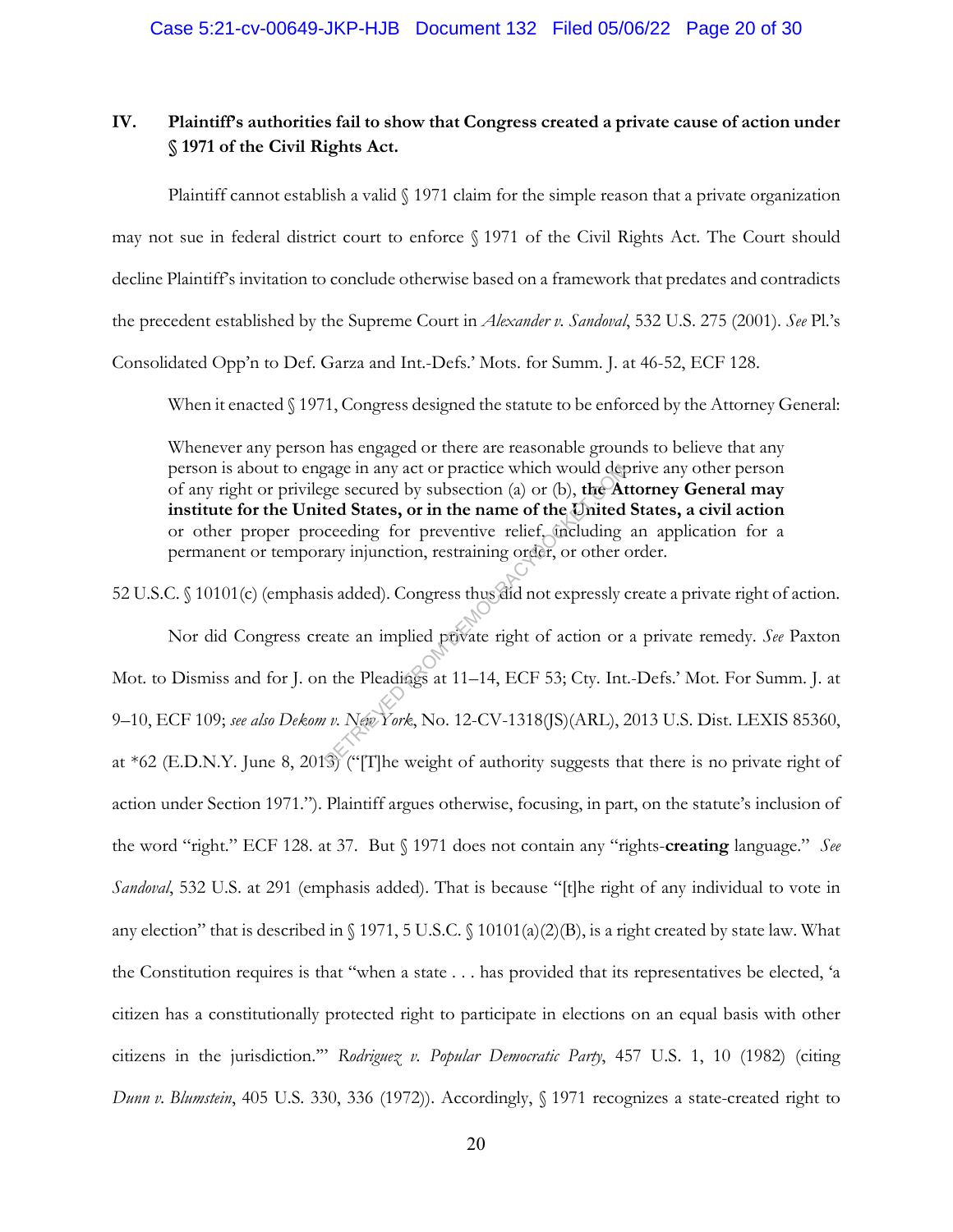#### Case 5:21-cv-00649-JKP-HJB Document 132 Filed 05/06/22 Page 21 of 30

vote and the federal right to vote on an equal basis with other citizens; it does not create a right, much less a right that can be enforced by private litigants. *See Gonzaga Univ. v. Doe*, 536 U.S. 273, 290 (2002) ("[I]f Congress wishes to create new rights…it must do so in clear and unambiguous terms[.]").

The congressional creation of an express means of enforcing §1971—suits brought by the Attorney General—further indicates that Congress did not intend to create the additional remedy of a private cause of action implicitly. *See Sandoval*, 532 U.S. at 290 ("The express provision of one method of enforcing a substantive rule suggests that Congress intended to preclude others."). Congress thus included no discernible private right or private remedy within the text or structure of § 1971, so that ends the analysis: Plaintiff may not maintain a private cause of action. This Court cannot create a private right of action by judicial fiat, but rather the decision as to whether to make a statute enforceable via private civil lawsuits rests with Congress. *See id.* at 286–89 (holding that the Court must interpret the statute Congress has passed," in accordance with the "text and structure of the statute," and if this interpretive inquiry "reveals no congressional intent to create a private right of action," then the analysis ends, because "a cause of action does not exist and courts may not create one"); *Delancey v. City of Austin*, 570 F.3d 590, 593 (5th Cir. 2009) ("Congress may choose to confer individual rights subject to private enforcement, but to do so the statute must 'speak with a clear voice' and 'unambiguous[ly]' confer those rights.") (citing *Gonzaga*, 536 U.S. at 280). "If the statute does not itself so provide, a private cause of action will not be created through judicial mandate." *Ziglar v. Abbasi*, 137 S. Ct. 1843, 1856 (2017). retain a private calculation as to<br>adicial fiat, but rather the decision as to<br>wsuits rests with Congress. See id. at 286–89<br>is has passed," in accordance with the "text<br>"reveals no congressional intent to create a<br>cause o

## **V. Section 1971 does not provide a cause of action to any party to challenge a statute in the absence of an allegation of racial discrimination.**

Section 1971 confers no right of action upon any party to challenge a statute on grounds other than racial discrimination. In urging the Court to conclude otherwise, Plaintiff glosses over the plain text of § 1971, the Fifteenth Amendment (in which § 1971 is rooted), and the holding in *Broyles v. Texas*, 618 F. Supp. 2d 661 (S.D. Tex. 2009). "[W]ell-settled law establishes that § 1971 was enacted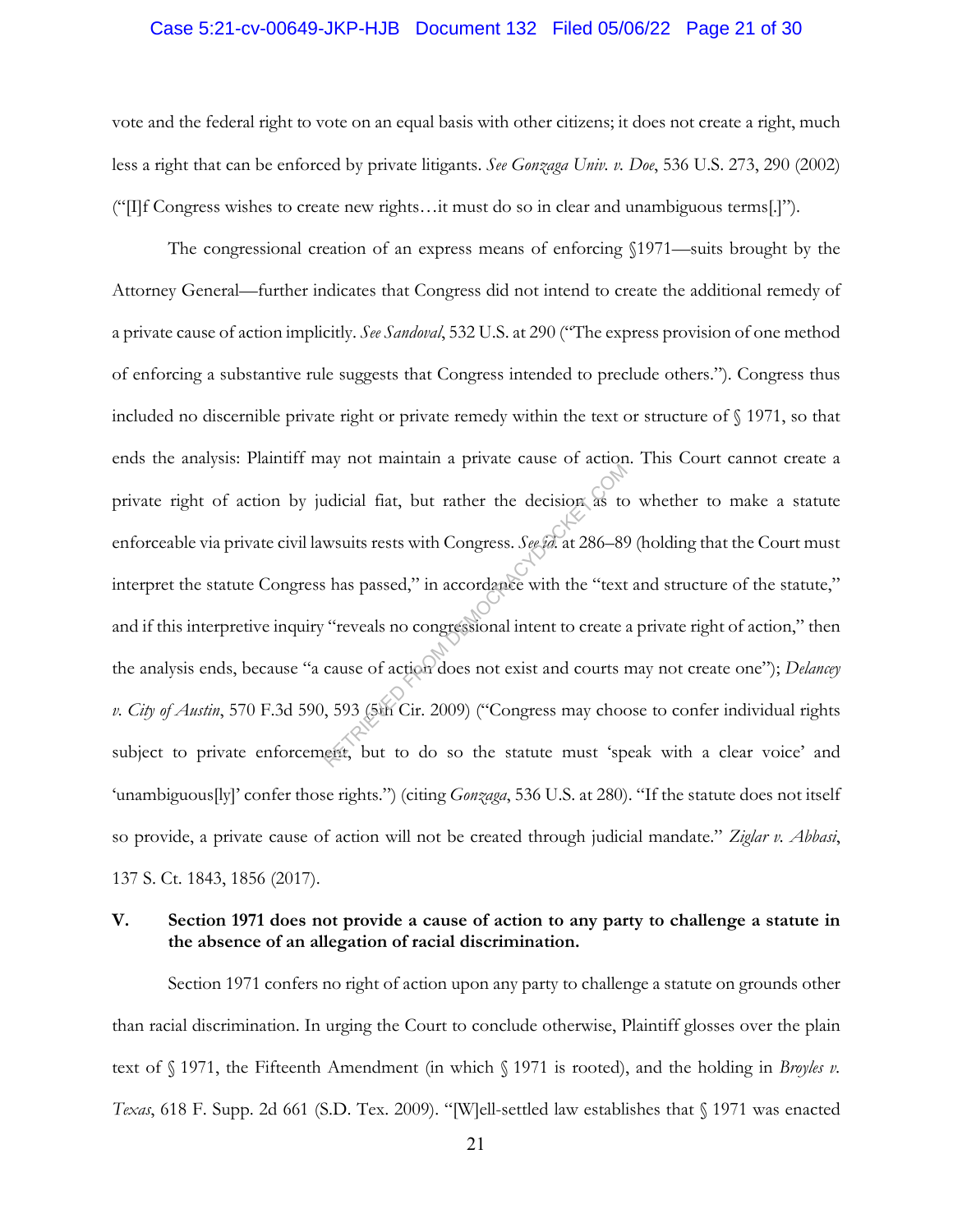#### Case 5:21-cv-00649-JKP-HJB Document 132 Filed 05/06/22 Page 22 of 30

pursuant to the Fifteenth Amendment for the purpose of eliminating racial discrimination in voting

requirements," so § 1971 must be congruent and proportional to addressing Fifteenth Amendment

harms. *Id.* at 697 (citing *Ind. Democratic Party v. Rokita*, 458 F. Supp. 2d 775, 839 (S.D. Ind. 2006)). The

Fifteenth Amendment provides:

Sec. 1. **The right of citizens of the United States to vote shall not be denied or abridged by the United States or by any State on account of race, color, or previous condition of servitude**[.]

Sec. 2. The Congress shall have power to enforce this article by appropriate legislation.

U.S. Const. am. XV (emphasis added). Accordingly, § 1971 focuses on preventing racial

discrimination, providing, in pertinent part:

(a) Race, color, or previous condition not to affect right to vote*;* uniform standards for voting qualifications; errors or omissions from papers; literacy tests; agreements between Attorney General and State or local authorities;...

(2) No person acting under color of law shall …

(B) deny the right of any individual to vote in any election because of an error or omission on any record or paper relating to any application, registration, or other act requisite to voting, if such error or omission is not material in determining whether such individual is qualified under State law to vote in such election.

52 U.S.C. § 10101(a)(2)(B) (emphasis added). Plaintiffs focus myopically—and improperly—on subsection (B), disregarding the cardinal rule of statutory interpretation that words must be construed "within the broader statutory context." *Abramski v. United States*, 573 U.S. 169, 179 n.6 (2014). revious condition not to affect right to volumes; errors or omissions from papers; litemeral and State or local authorities...<br>under color of law shall ...<br>any individual to vote in any election be red or paper relating to

In light of this context, the Court should reconsider the import of *Broyles* and conclude that "only racially motivated deprivations of rights are actionable under [Section] 1971." 618 F. Supp. 2d at 697 (citing *Kirksey v. City of Jackson*, 663 F.2d 659, 664-65 (5th Cir. 1981)). If the Court correctly follows *Broyles*, then Plaintiff's claim "fails as a matter of law" because the Complaint does not allege that HB 3107 is a racially motivated infringement upon any citizen's right to vote. ECF. No. 1 at 10- 11; *see Broyles*, 618 F. Supp. 2d at 697. And Plaintiff cannot remedy this oversight by adding allegations in its Opposition to Summary Judgment, because the Fifth Circuit prohibits such gamesmanship. *See*  ECF No. 128 at 31, 39–40. This circuit's "precedent precludes a plaintiff from advancing a new claim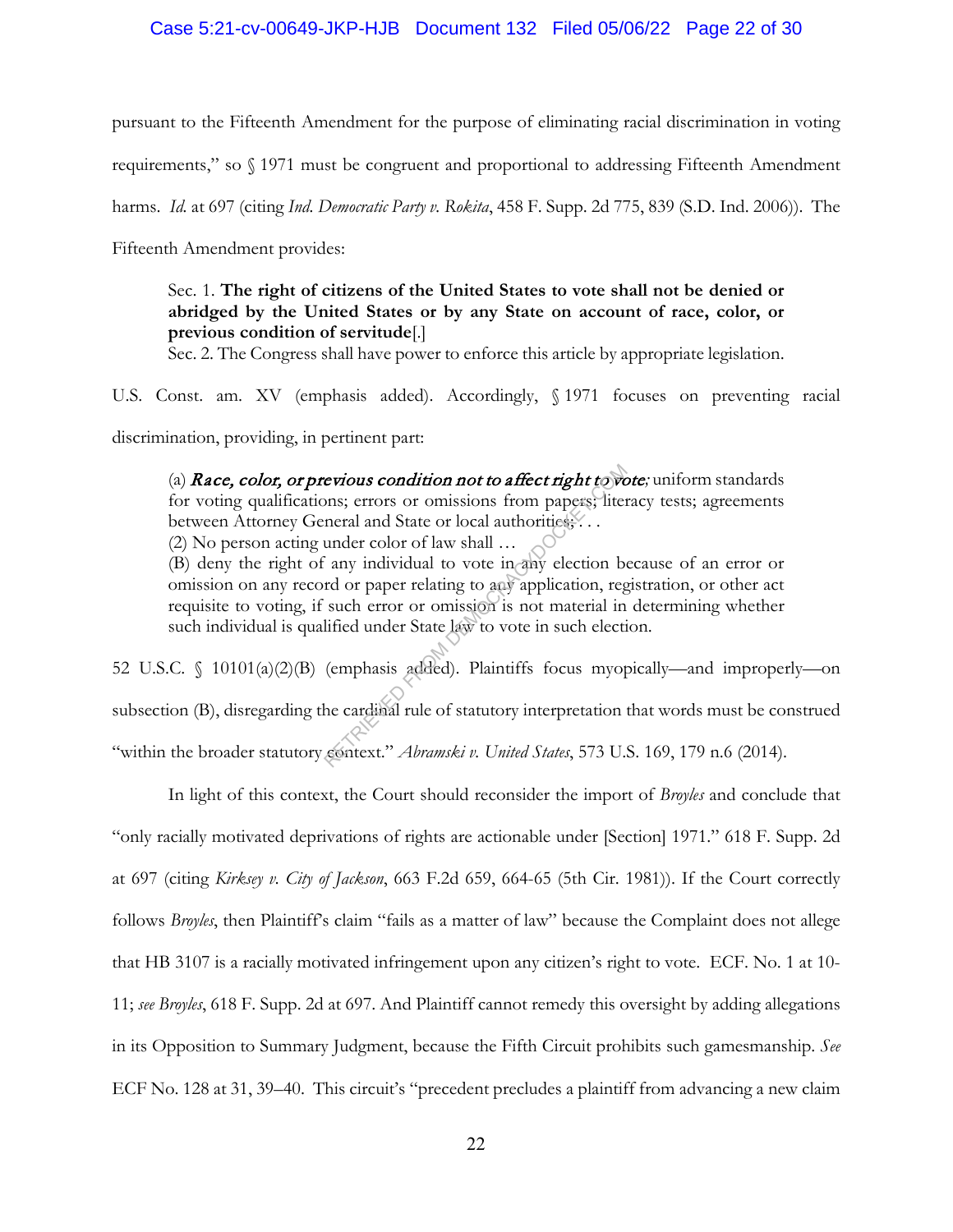#### Case 5:21-cv-00649-JKP-HJB Document 132 Filed 05/06/22 Page 23 of 30

or reframing a previously presented one in response to a motion for summary judgment." *Pittman v. U.S. Bank NA*, 840 F. App'x 788, 789–90 (5th Cir. 2021); *see also United States ex rel. DeKort v. Integrated Coast Guard Sys.*, 475 F. App'x 521, 522 (5th Cir. 2012) ("We also conclude that the district court did not err in denying [Plaintiff's] motion for partial summary judgment because he attempted to raise a new claim, not asserted in his … complaint.").

#### **VI. A wet signature is material to determining whether a person is qualified to vote.**

The statutorily required signature—a wet signature or DPS-witness signature—has a determinative role in the registration process.<sup>6</sup> Both affirm that an applicant is qualified to vote and are thus material under § 1971. A wet signature is more reliable than an imaged one because it confirms to the State, in a way that an imaged signature and an online registration program cannot, that the applicant has read, understood, and attested that he or she has met voter qualifications required by Texas law. Firsthand accounts and judgment of the voter registrars support this. *See* Appx. 173, Callanen Dep. at 113:12–114:10; s*ee also* Appx. 4, Ex. C, Vote.org's Voter Registration App. Plaintiffs offer multiple reasons that a wet signature is not material. As discussed below, all fail. The mass is and an online registrational and an online registrational and an online registration.<br>The mass and judgment of the voter registrars and judgment of the voter registrars 10; see also Appx.  $\angle$ Ex. C, Vote.org's

First, although Plaintiff minimizes accounts of poor-quality imaged signatures and the need to replace them, in truth it is difficult to overstate just how poor the quality of an imaged signature is liable to be. *Id.*; *see also* Appx. 5, Ex. D, Travis County Emails; Appx. 262–63, Elfant Dep. at 160:2– 161:21*.* Second, and perhaps more importantly, Plaintiff glosses over the material role that attestation plays in determining a voter's qualifications. ECF 128 pp. 53–55. For example, the application form that Plaintiff's program submits to the voter registrar contains no Texas-specific language that presents the State's requirements an applicant must meet in order to vote. It does not present the State's age,

<sup>6</sup> In defending Texas's law, Defendants were necessarily referring to the statutorily required signature—a wet signature or DPS-witness signature—in their motion, making Plaintiff's suggestion that Defendants did not specifically defend the wet signature requirement specious. To ensure there is no misunderstanding, Defendants will use the terms "wet signature" and "DPS-witnessed signature" here. This section will discuss both in detail.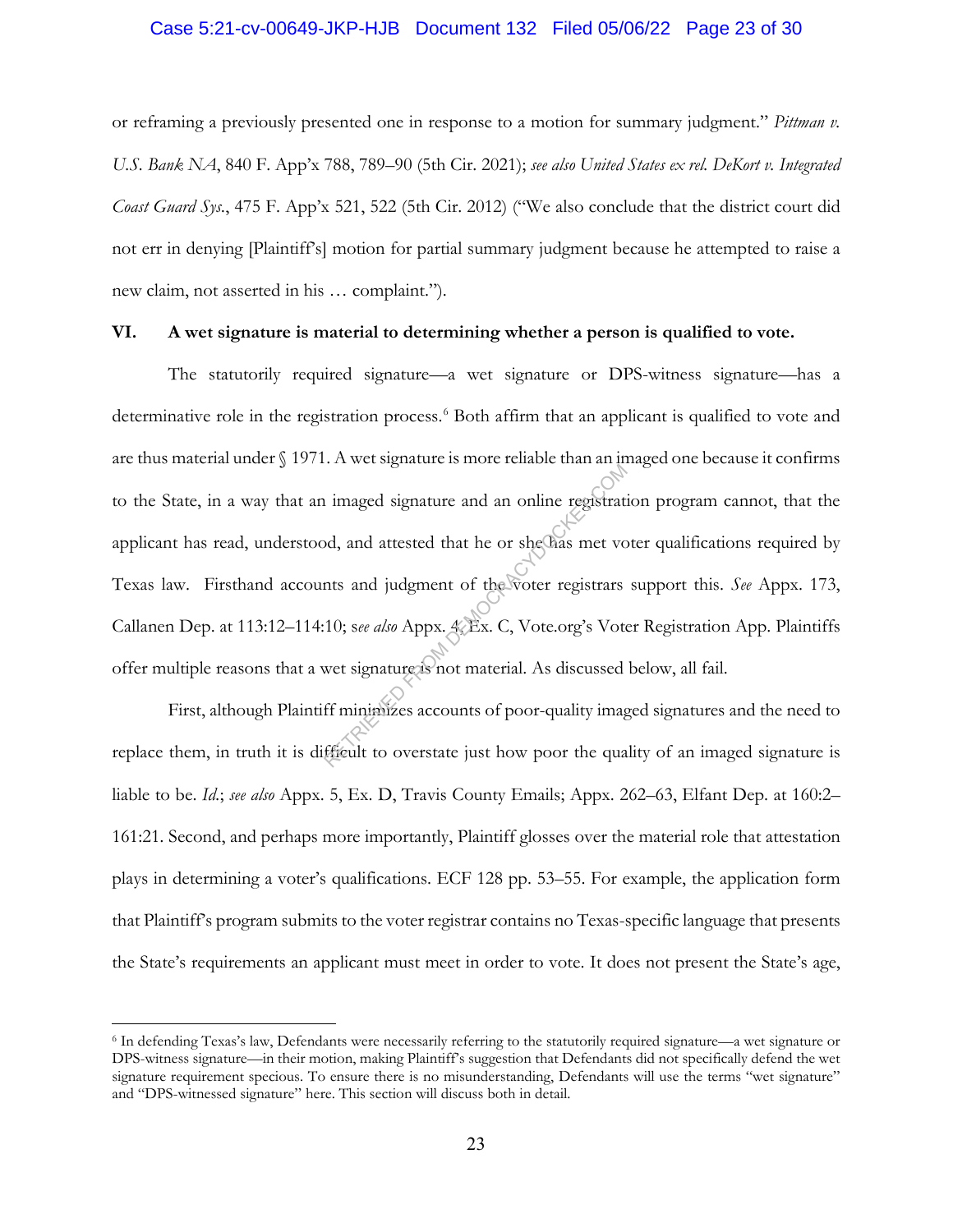#### Case 5:21-cv-00649-JKP-HJB Document 132 Filed 05/06/22 Page 24 of 30

citizenship, felony status, capacity, and geographic requirements. Appx. 4. The State thus is unable to confirm that the applicant who electronically signed that form has knowingly attested to those requirements in the first place. The State's physical form, by contrast, contains a list of Texas's voting requirements "right above the signature box." Appx. 1, Ex. A, Tex. Voter Registration App.; *see also* Appx. 419, Ingram Dep. at 176:17–177:6; Appx. 415–17, Ingram Dep. at 159:1–165:5. The three main requirements listed track the statutory language of Tex. Elec. Code  $\int$  13.002(c)(3)–(6), namely that the applicant (1) is a citizen and resident of the United States, (2) is not a felon or has completed the punishment for any felony, and (3) has the requisite mental capacity. A wet signature upon this form confirms that the one who signed it has knowingly attested to those requirements.

Third, Plaintiff does not address the importance of the criminal penalties included in the material attestation process. The official form designed by the Secretary of State contains the additional element of "impress[ing] upon the signers . the seriousness of the act of signing" by making them aware of the criminal penalties for providing false information. *See Howlette v. City of Richmond*, 485 F. Supp. 17, 22–23 (E.D. Va. 1978). The official form, which applicants sign by hand, includes the statement, "I understand that giving false information to procure a voter registration is perjury and a crime under state and federal law." Appx. 1; Appx. 415, Ingram Dep. at 159:7–13, 160:5– 22; Tex. Elec. Code  $\{(13.122(a)(1))\}$  If a registrar is unable to determine whether an electronic signature represents an applicant's knowledge of criminal penalties, he or she is unable to determine whether an applicant has properly, in full knowledge attested to the State's voter qualifications. That the wet signature helps impart the full extent of criminal liability riding on the voter's qualifications only bolsters the rule's materiality. not address the importance of the criminal<br>The official form designed by the Sec<br>ess[ing] upon the signers b. the seriousner<br>iminal penalties for providing false information<br>2-23 (E.D. Va 1978). The official form, we<br>derst

Fourth, Plaintiff argues that "preventing fraud is not the same thing as determining qualifications to vote." ECF 128 p. 53. In truth, fraud is inexorably linked with materiality. Although the primary purpose of the wet signature rule is to confirm the applicant's qualifications, fraud and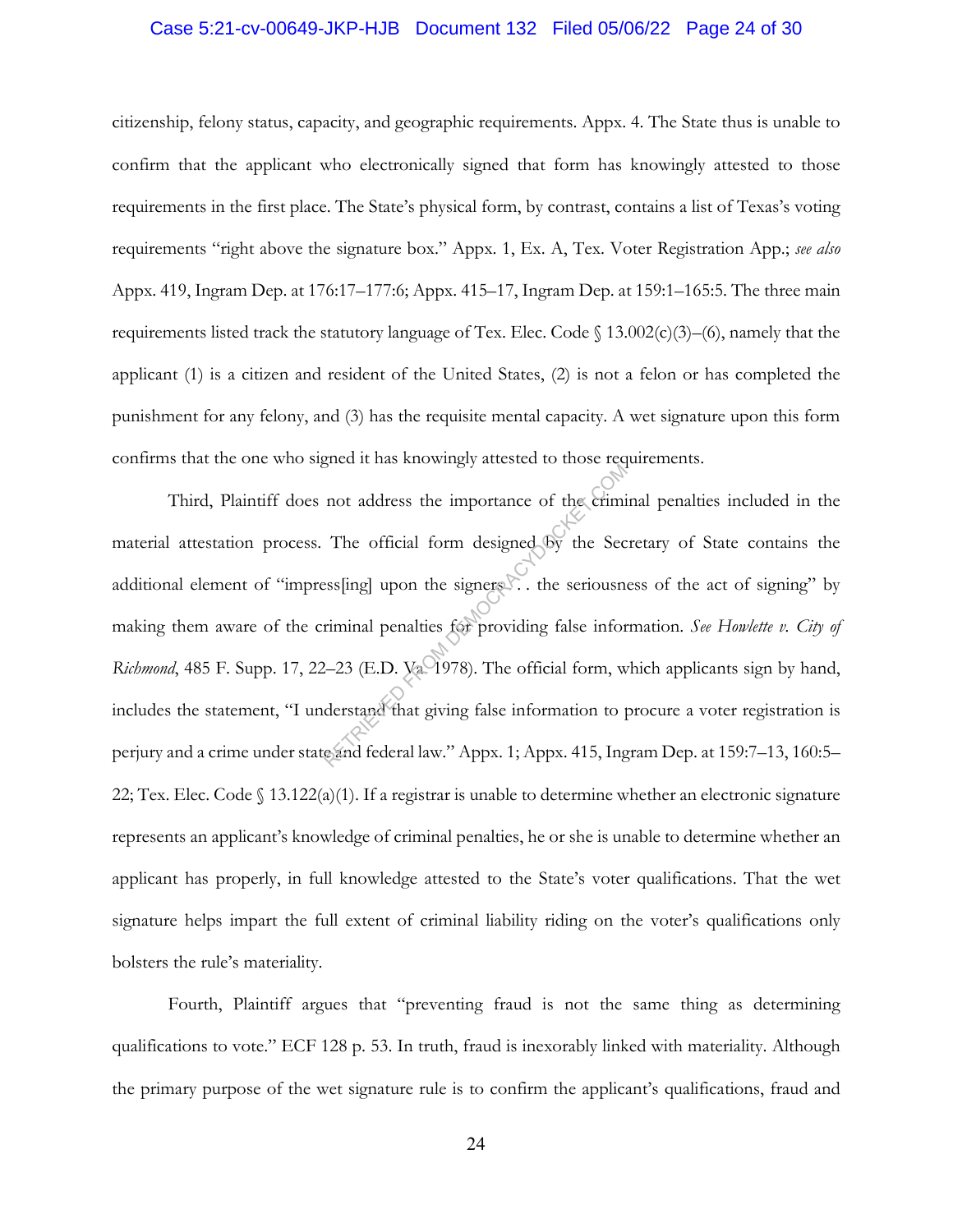#### Case 5:21-cv-00649-JKP-HJB Document 132 Filed 05/06/22 Page 25 of 30

materiality are not two separate issues, as Plaintiff contends. A registrar cannot "determin[e] whether [an] individual is qualified under State law to vote" if that individual applicant has committed fraud in attesting his or her voter qualifications. 52 U.S.C.  $\{(10101(a)(2)(B))\}$ . Neither registrars' use of wet signatures to detect fraud, nor the volume of defects discovered, bears on whether the legislature has the authority to establish a fraud prevention technique to affirm that its substantive voting criteria have been met, *see Brnovich*, 141 S. Ct. at 2340 ("the prevention of fraud . . . is an entirely legitimate state interest"), or on that technique's materiality under § 1971. Actual instances of fraud are not required to assert that interest, *see Crawford*, 553 U.S. at 195–97, and any relative lack of instances only highlights the registrars' increased concern when they temporarily used the online program. *See* Appx. 5; Appx. 262–63, 160:2–161:21*.*

Fifth, Plaintiff minimizes the holdings of relevant case law. With respect to *Howlette*, Plaintiff's critique of the case is misguided. The court did not mistakenly construe the Materiality Provision as protecting municipalities from election expenses, or as allowing state officials to impose hurdles for the purpose of ensuring enough voter deliberation. ECF 128 p. 45; *see* 485 F. Supp. 17, 23 ("In short, the individual notarization requirement protects the City and its citizens against both fraud and caprice.")*.* The *Howlette* court instead considered Virginia's notary requirement material because of its unique ability for "assuring the genuineness of signatures" and "preventing voter fraud." *Libertarian Party of Va. v. Davis*, 766 F.2d 865, 869 (4th Cir. 1985) (building upon *Howlette* and upholding a witness requirement for petitions for ballot access). The *Howlette* court only incidentally prevented the costs of an insecure and thereby unnecessary referendum. *See* 485 F. Supp. at 23. The instant case is also distinguishable from *Schwier v. Cox*, 412 F. Supp. 2d 1266, (N.D. Ga. 2005), *aff'd*, 439 F.3d 1285 (11th Cir. 2006) and its progeny, to which Plaintiff refers. *Schwier* held that a social security number, independent information protected by the Privacy Act, was not material to determining whether an applicant is qualified to vote. *Id.* By contrast, a wet signature is not independent, protected information; Retains and the holdings of relevant case law. With<br>ded. The court did not mistakenly construent election expenses. or as allowing state of<br>the voter deliberation. ECF 128 p. 45; *see* 4<br>equirement protects the City and it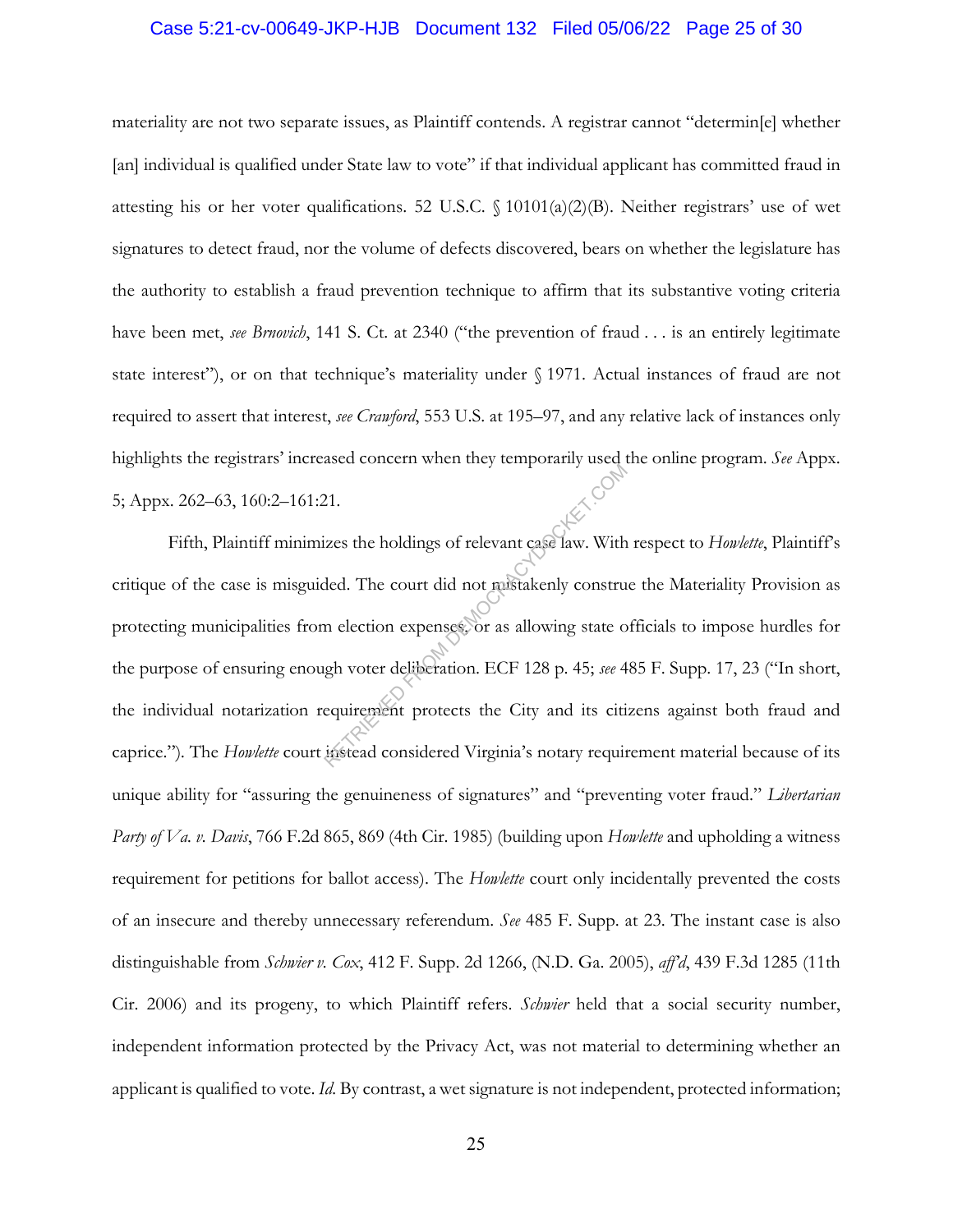#### Case 5:21-cv-00649-JKP-HJB Document 132 Filed 05/06/22 Page 26 of 30

it is only a method of directly authenticating attestation to the proper voter qualifications themselves. There is also no federal law preventing states from requiring signatures. *See id.* 

Finally, the wet-signature rule is not rendered superfluous by DPS's procedures contrary to Plaintiff's contentions. Instead, DPS's procedures underscore the importance of the rule's robust ability to verify voter qualifications. When a voter registers through DPS, he or she appears before State personnel with identification documents in hand. Appx. 466, Bryant Dep. at 114:4–11. The State official then reads to him or her the eligibility statements required by law—those that appear on the State's application form, which requires a wet signature—and after the voter attests to the information, has them physically sign an electronic note pad, which captures the signature for transmittal. Appx. 418, Ingram Dep. at 172:3–11. Texas therefore has the same, if not greater, assurance that voters are notified of the eligibility requirements and understand the consequences of tendering false information, as applicants would be attesting to their eligibility with the personification of the law staring at them. Appx. 466, Bryant Dep. at  $114:1-11$ . 1. Texas therefore has the same, if not greed<br>equirements and understand other conservations and understand other conservations<br>ould be attesting to their eligibility with the ryant Dep. at 114:4.3.1.<br>Wet Signature Rule Do

## **VII. Enforcement of the Wet Signature Rule Does Not Result in Deprivation of the Right to Vote.**

Plaintiff suggests that there is not "a single provision in the Election Code that confers a right to cure" and that any cure opportunity that is provided is a discretionary practice of county registrars. ECF 128 p. 46. This is false: the Texas Election Code clearly provides a right to cure. Section 13.073(b) mandates that "[i]f the rejection [of a registration application] is for incompleteness, the registrar **shall**  return the application to the applicant for completion and resubmission." (emphasis added). Moreover, the registrar must act promptly to notify the applicant. *See id.* 13.073(a), (b) (requiring written notice within two days of the rejection or immediate notice if rejecting an in-person application). The Election Code is also clear about the applicant's timeline for such cure: the applicant has ten days from receiving notice of rejection, which occurs within two days of actual rejection, to cure his or her application, and the original date of submission is maintained. *Id*. § 13.073(c). This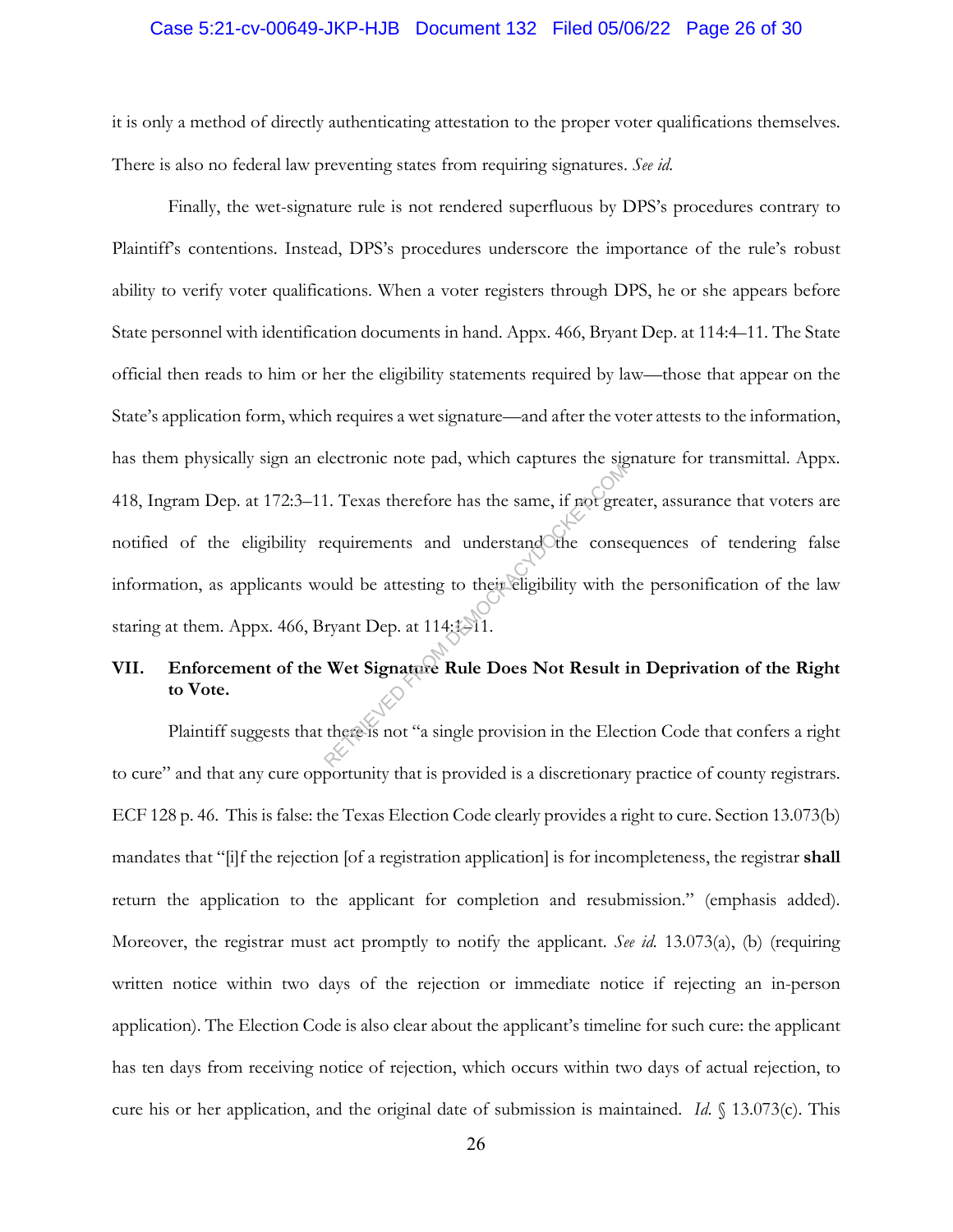#### Case 5:21-cv-00649-JKP-HJB Document 132 Filed 05/06/22 Page 27 of 30

comports with Fifth Circuit precedent. *See United States v. Ward*, 345 F.2d 857, 862 (5th Cir. 1965) (requiring that errors or omissions in registration applications be "specifically pointed out and explained to [a registrant] by the registrar").

Because wet signatures (and DPS-witnessed signatures) are uniquely suited to allow the State to confirm a voter's qualifications, rejection for lack of such signature is no more a denial of the right to vote than would be rejection based on any other failure to attest to one's qualifications. There is thus no meaningful difference between Plaintiff's critique of the wet signature rule and a critique about any signature requirement whatsoever. If the requirements on the application form are valid conditions that do not deprive anyone of the right to vote, then requiring attestation to them—in a manner the State can confirm—also does not deny any person the right to vote. The rule does not simply tack on an opportunity to cure to exonerate it from unlawfulness, an argument for which no legal grounding is offered. In reality, the rule never denied anyone the right to vote, and its opportunity to cure further ensures it will not do so. That is why Plaintiff has neither provided a single instance of deprivation, nor provided statistics suggesting any deprivation due to the rule. ECF 128 pp. 46– 47*.* Moreover, the State's myriad other policies promoting and fostering the right to vote further undermine allegations of voting deprivation. *See* Tex. Elec. Code  $\%$  13.038, 13.041; Appx. 161–62, Callanen Dep. at 68:6–69:12; Appx. 326, Elfant Dep. at 414:14–21; Appx. 328, 421:20–21, 424:3–22 (applications are distributed "anywhere where there's more than a few people gathered," and accepted by additional 2,500 deputy registrars); Appx. 2, Ex. B, screenshot from sos.state.tx.us (access to application forms is provided online and by mail postage-paid). The anysine of the fight to vote, then teques<br>
m—also does not deny any person the right<br>
reality, the rule never denied anyone the right<br>
reality, the rule never denied anyone the right<br>
not do so. That is why Plaintiff h

#### **CONCLUSION**

 For the foregoing reasons, Intervenor-Defendants and Defendant Garza respectfully ask that their Motion for Summary Judgment be granted.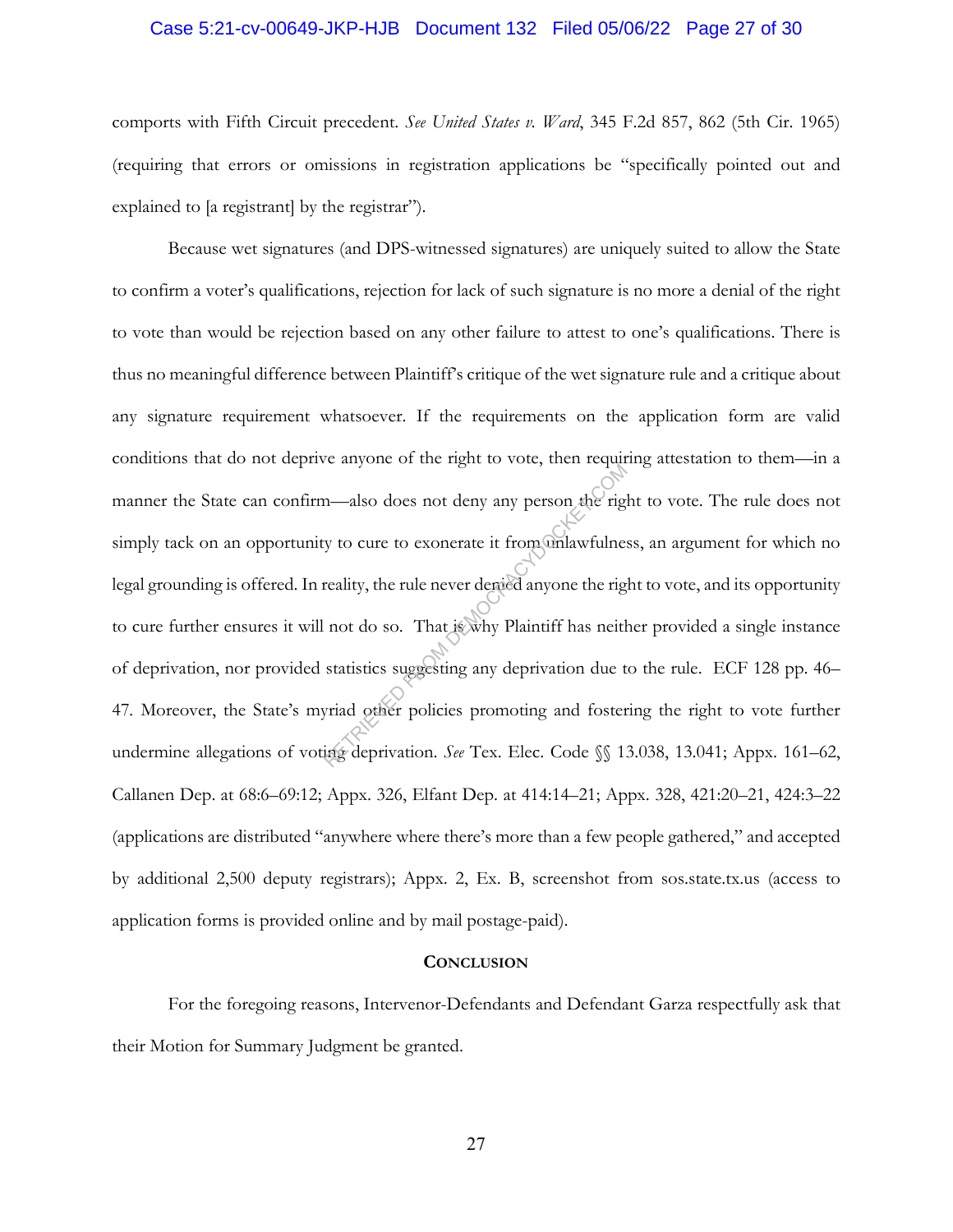Respectfully submitted,

KEN PAXTON Attorney General of Texas

BRENT WEBSTER First Assistant Attorney General

GRANT DORFMAN Deputy First Assistant Attorney General

SHAWN COWLES Deputy Attorney General for Civil Litigation

CHRISTOPHER D. HILTON Chief, General Litigation Division

*/s/ Cory Scanlon*  **CORY A. SCANLON** State Bar No. 24104599 cory.scanlon@oag.texas.gov Assistant Attorney General **KATHLEEN T. HUNKER\***  State Bar No. 24118415 kathleen.hunker@oag.texas.gov Special Counsel **JOHNATHAN STONE** State Bar No. 24071779 johnathan.stone@oag.texas.gov Assistant Attorney General **MICHAEL R. ABRAMS** State Bar No. 24087072 michael.abrams@oag.texas.gov Assistant Solicitor General RETRIEVED FROM !

> \*Admitted *pro hac vice* Office of the Attorney General P.O. Box 12548, Capitol Station Austin, Texas 78711-2548 Telephone (512) 463-2120 Facsimile: (512) 320-0667

## **ATTORNEYS FOR INTERVENOR-DEFENDANT KEN PAXTON**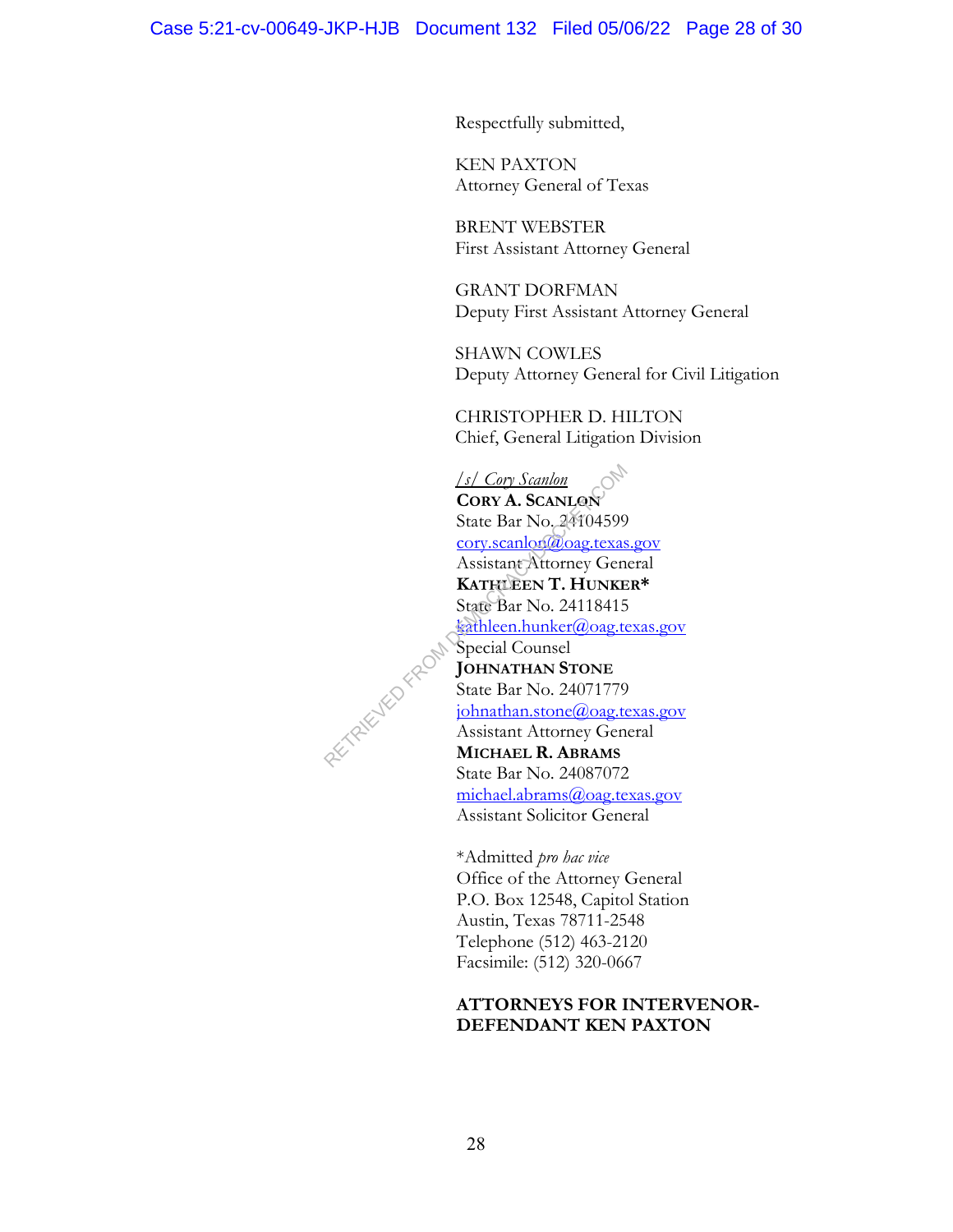/s/*Munera Al-Fuhaid*

ROBERT HENNEKE Texas Bar No. 24046058 rhenneke@texaspolicy.com AUTUMN HAMIT PATTERSON Texas Bar No. 24092947 apatterson@texaspolicy.com CHANCE WELDON Texas Bar No. 24076767 cweldon@texaspolicy.com MUNERA AL-FUHAID Texas Bar No. 24094501 mal-fuhaid@texaspolicy.com Texas Public Policy Foundation 901 Congress Avenue Austin, Texas 78701 Telephone: (512) 472-2700 Facsimile: (512) 472-2728

# **ATTORNEYS FOR INTERVENOR-DEFENDANTS LUPE TORRES AND TERRIE PENDLEY**

*/s/ Daniel N. Lopez*

Daniel N. Lopez Associate Counsel Texas State Bar No. 24086699 Email: daniel.n.lopez@co.cameron.tx.us Juan A. Gonzalez Facsimile: (512) 472-272<br>
Facsimile: (512) 472-272<br> **ATTORNEYS FOR I**<br> **DEFENDANTS LUF<br>
TERRIE PENDLEY**<br> *ATTORNEYS FOR I*<br> **TERRIE PENDLEY**<br> *COM Daniel N. Lopez*<br> *COM Daniel N. Lopez*<br> *COM Daniel N. Lopez*<br> *COM Daniel* Texas State Bar No. 08129310 Email: juan.gonzalez@co.cameron.tx.us Commissioners Court – Civil Legal Division 1100 East Monroe Street Brownsville, Texas 78520 Telephone: (956) 550-1345 Facsimile (956) 550-1348

## **ATTORNEYS FOR DEFENDANT REMI GARZA**